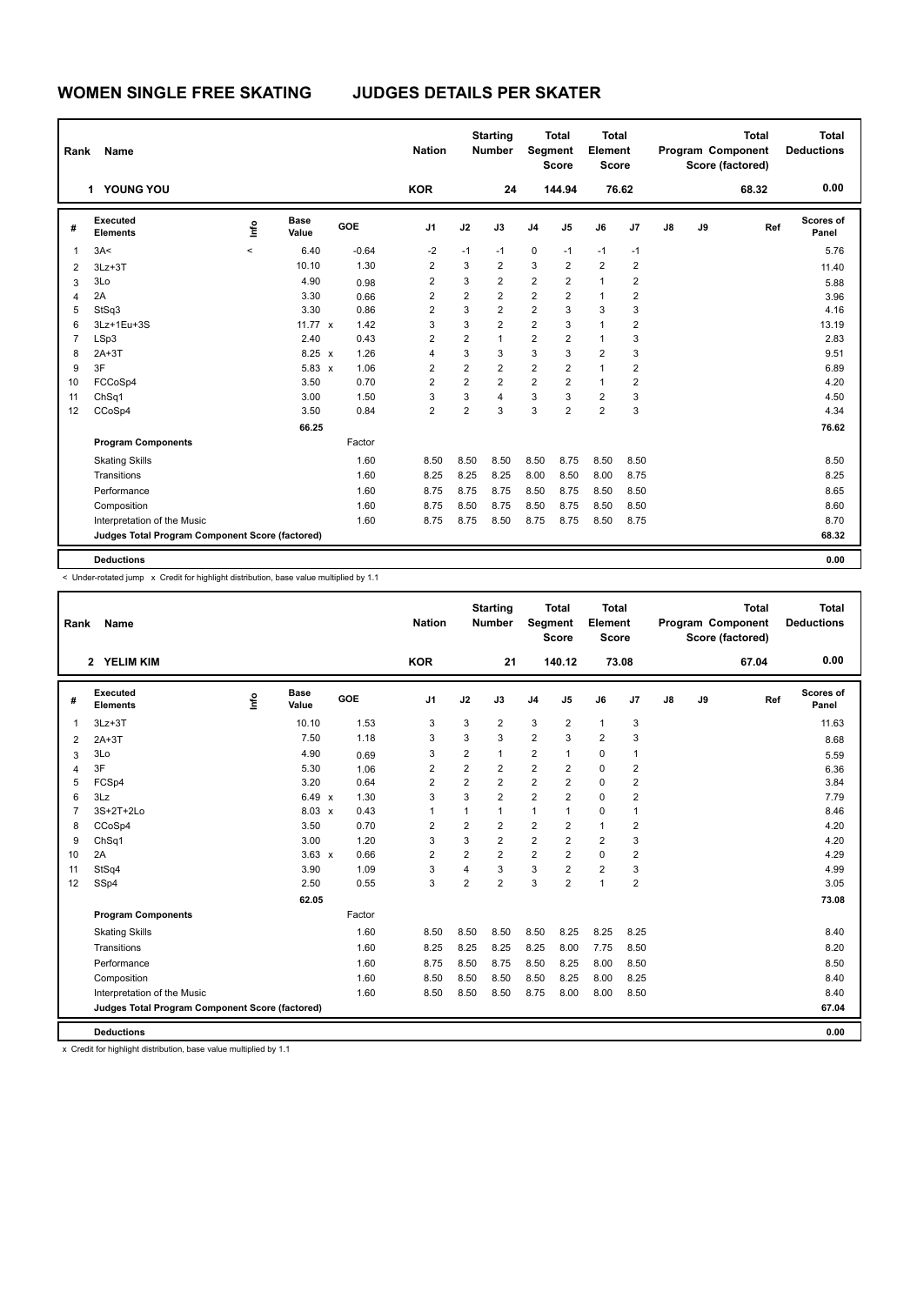# **WOMEN SINGLE FREE SKATING JUDGES DETAILS PER SKATER**

| Rank           | <b>Name</b>                                     |      |                      |        | <b>Nation</b>  |                | <b>Starting</b><br><b>Number</b> | <b>Segment</b>          | <b>Total</b><br><b>Score</b> | <b>Total</b><br>Element<br><b>Score</b> |                         |    |    | <b>Total</b><br><b>Program Component</b><br>Score (factored) | <b>Total</b><br><b>Deductions</b> |
|----------------|-------------------------------------------------|------|----------------------|--------|----------------|----------------|----------------------------------|-------------------------|------------------------------|-----------------------------------------|-------------------------|----|----|--------------------------------------------------------------|-----------------------------------|
|                | <b>HAEIN LEE</b><br>3                           |      |                      |        | <b>KOR</b>     |                | 22                               |                         | 137.70                       |                                         | 72.82                   |    |    | 64.88                                                        | 0.00                              |
| #              | Executed<br><b>Elements</b>                     | Info | <b>Base</b><br>Value | GOE    | J <sub>1</sub> | J2             | J3                               | J <sub>4</sub>          | J <sub>5</sub>               | J6                                      | J7                      | J8 | J9 | Ref                                                          | Scores of<br>Panel                |
| $\mathbf{1}$   | $3Lz + 3T$                                      |      | 10.10                | 1.18   | 2              | $\overline{2}$ | $\overline{2}$                   | $\overline{2}$          | 3                            | $\mathbf{1}$                            | 2                       |    |    |                                                              | 11.28                             |
| $\overline{2}$ | 3Lo                                             |      | 4.90                 | 0.69   | $\overline{2}$ | $\mathbf{1}$   | $\mathbf{1}$                     | $\overline{2}$          | $\overline{2}$               | $\mathbf{1}$                            | 1                       |    |    |                                                              | 5.59                              |
| 3              | $2A+3T$                                         |      | 7.50                 | 0.59   | 1              | 2              | $\overline{2}$                   | $\mathbf{1}$            | 2                            | $\mathbf{1}$                            | 1                       |    |    |                                                              | 8.09                              |
| 4              | 3S                                              |      | 4.30                 | 0.77   | 2              | $\overline{2}$ | $\mathbf{1}$                     | 2                       | 2                            | 0                                       | $\overline{2}$          |    |    |                                                              | 5.07                              |
| 5              | FCCoSp4                                         |      | 3.50                 | 0.42   | 1              | $\mathbf{1}$   | $\mathbf{1}$                     | $\overline{\mathbf{c}}$ | $\overline{2}$               | $\mathbf 0$                             | 1                       |    |    |                                                              | 3.92                              |
| 6              | 3Lz+2T+2Lo                                      |      | $9.79 \times$        | 0.71   | 1              | $\overline{2}$ | $\mathbf{1}$                     | 1                       | $\overline{2}$               | $\mathbf 0$                             | 1                       |    |    |                                                              | 10.50                             |
| $\overline{7}$ | 3F                                              |      | $5.83 \times$        | 0.53   | 1              | 1              | $\mathbf{1}$                     | 1                       | 1                            | 0                                       | 1                       |    |    |                                                              | 6.36                              |
| 8              | StSq4                                           |      | 3.90                 | 1.01   | 3              | 3              | $\overline{2}$                   | 3                       | $\overline{2}$               | 3                                       | $\overline{2}$          |    |    |                                                              | 4.91                              |
| 9              | 2A                                              |      | $3.63 \times$        | 0.53   | $\overline{2}$ | $\overline{2}$ | $\mathbf{1}$                     | $\overline{2}$          | $\overline{1}$               | $\Omega$                                | $\overline{2}$          |    |    |                                                              | 4.16                              |
| 10             | ChSq1                                           |      | 3.00                 | 1.70   | 4              | 4              | 3                                | 4                       | 4                            | $\overline{2}$                          | $\overline{2}$          |    |    |                                                              | 4.70                              |
| 11             | FCSp4                                           |      | 3.20                 | 0.77   | 3              | 3              | $\overline{2}$                   | 3                       | $\overline{2}$               | $\mathbf{1}$                            | $\overline{\mathbf{c}}$ |    |    |                                                              | 3.97                              |
| 12             | CCoSp4                                          |      | 3.50                 | 0.77   | 3              | $\overline{2}$ | $\overline{2}$                   | $\overline{2}$          | $\overline{2}$               | $\mathbf{1}$                            | 3                       |    |    |                                                              | 4.27                              |
|                |                                                 |      | 63.15                |        |                |                |                                  |                         |                              |                                         |                         |    |    |                                                              | 72.82                             |
|                | <b>Program Components</b>                       |      |                      | Factor |                |                |                                  |                         |                              |                                         |                         |    |    |                                                              |                                   |
|                | <b>Skating Skills</b>                           |      |                      | 1.60   | 8.25           | 8.25           | 8.00                             | 8.25                    | 8.00                         | 8.00                                    | 7.75                    |    |    |                                                              | 8.10                              |
|                | Transitions                                     |      |                      | 1.60   | 8.00           | 8.00           | 8.00                             | 8.00                    | 8.00                         | 7.50                                    | 7.75                    |    |    |                                                              | 7.95                              |
|                | Performance                                     |      |                      | 1.60   | 8.50           | 8.25           | 8.25                             | 8.25                    | 8.00                         | 8.00                                    | 8.00                    |    |    |                                                              | 8.15                              |
|                | Composition                                     |      |                      | 1.60   | 8.25           | 8.00           | 8.25                             | 8.25                    | 8.50                         | 8.00                                    | 7.75                    |    |    |                                                              | 8.15                              |
|                | Interpretation of the Music                     |      |                      | 1.60   | 8.50           | 8.25           | 8.00                             | 8.50                    | 8.25                         | 7.75                                    | 8.00                    |    |    |                                                              | 8.20                              |
|                | Judges Total Program Component Score (factored) |      |                      |        |                |                |                                  |                         |                              |                                         |                         |    |    |                                                              | 64.88                             |
|                | <b>Deductions</b>                               |      |                      |        |                |                |                                  |                         |                              |                                         |                         |    |    |                                                              | 0.00                              |

x Credit for highlight distribution, base value multiplied by 1.1

| Rank           | Name                                            |      |                      |        | <b>Nation</b>  |                         | <b>Starting</b><br><b>Number</b> | Segment        | <b>Total</b><br><b>Score</b> | Total<br>Element<br><b>Score</b> |                         |    |    | <b>Total</b><br>Program Component<br>Score (factored) | <b>Total</b><br><b>Deductions</b> |
|----------------|-------------------------------------------------|------|----------------------|--------|----------------|-------------------------|----------------------------------|----------------|------------------------------|----------------------------------|-------------------------|----|----|-------------------------------------------------------|-----------------------------------|
|                | 4 JIA SHIN                                      |      |                      |        | <b>KOR</b>     |                         | 23                               |                | 135.11                       |                                  | 74.31                   |    |    | 60.80                                                 | 0.00                              |
| #              | Executed<br><b>Elements</b>                     | Info | <b>Base</b><br>Value | GOE    | J <sub>1</sub> | J2                      | J3                               | J <sub>4</sub> | J5                           | J6                               | J7                      | J8 | J9 | Ref                                                   | Scores of<br>Panel                |
| $\mathbf{1}$   | $3Lz + 3T$                                      |      | 10.10                | 1.30   | 3              | $\overline{2}$          | $\overline{2}$                   | $\overline{2}$ | 3                            | $\mathbf{1}$                     | $\overline{\mathbf{c}}$ |    |    |                                                       | 11.40                             |
| 2              | 3Lo                                             |      | 4.90                 | 0.98   | $\overline{2}$ | $\overline{2}$          | $\overline{2}$                   | $\overline{2}$ | 3                            | $\mathbf{1}$                     | $\overline{2}$          |    |    |                                                       | 5.88                              |
| 3              | 3S                                              |      | 4.30                 | 0.69   | $\mathbf{1}$   | $\overline{\mathbf{c}}$ | 1                                | $\overline{2}$ | $\overline{2}$               | $\mathbf 0$                      | $\overline{2}$          |    |    |                                                       | 4.99                              |
| $\overline{4}$ | 2A                                              |      | 3.30                 | 0.73   | $\overline{2}$ | $\overline{2}$          | $\overline{\mathbf{c}}$          | 3              | 3                            | $\mathbf{1}$                     | $\overline{2}$          |    |    |                                                       | 4.03                              |
| 5              | FCCoSp4                                         |      | 3.50                 | 1.12   | $\overline{4}$ | 3                       | 3                                | 3              | 4                            | $\overline{2}$                   | 3                       |    |    |                                                       | 4.62                              |
| 6              | $2A+3T$                                         |      | $8.25 \times$        | 0.76   | $\overline{2}$ | 1                       | $\overline{2}$                   | $\overline{2}$ | $\overline{2}$               | $\mathbf{1}$                     | $\overline{2}$          |    |    |                                                       | 9.01                              |
| $\overline{7}$ | 3F+2T+2Lo                                       |      | $9.13 \times$        | 0.42   | $\mathbf{1}$   | 0                       | $\mathbf{1}$                     | $\mathbf{1}$   | $\overline{2}$               | $\mathbf 0$                      | 1                       |    |    |                                                       | 9.55                              |
| 8              | 3Lz                                             |      | $6.49 \times$        | 1.18   | $\overline{2}$ | $\overline{2}$          | $\overline{2}$                   | 3              | $\overline{2}$               | $\mathbf{1}$                     | $\overline{2}$          |    |    |                                                       | 7.67                              |
| 9              | StSq4                                           |      | 3.90                 | 1.01   | 3              | 3                       | $\overline{2}$                   | $\overline{2}$ | 3                            | $\overline{2}$                   | 3                       |    |    |                                                       | 4.91                              |
| 10             | FCSp4                                           |      | 3.20                 | 0.64   | $\overline{2}$ | $\overline{\mathbf{c}}$ | $\overline{2}$                   | $\overline{2}$ | 3                            | $\mathbf{1}$                     | $\overline{2}$          |    |    |                                                       | 3.84                              |
| 11             | ChSq1                                           |      | 3.00                 | 1.00   | $\overline{2}$ | 3                       | 1                                | $\overline{2}$ | 3                            | $\mathbf{1}$                     | $\overline{2}$          |    |    |                                                       | 4.00                              |
| 12             | CCoSp4                                          |      | 3.50                 | 0.91   | $\overline{2}$ | $\overline{2}$          | 3                                | 3              | 3                            | $\overline{1}$                   | 3                       |    |    |                                                       | 4.41                              |
|                |                                                 |      | 63.57                |        |                |                         |                                  |                |                              |                                  |                         |    |    |                                                       | 74.31                             |
|                | <b>Program Components</b>                       |      |                      | Factor |                |                         |                                  |                |                              |                                  |                         |    |    |                                                       |                                   |
|                | <b>Skating Skills</b>                           |      |                      | 1.60   | 7.50           | 7.50                    | 7.75                             | 7.50           | 8.00                         | 7.50                             | 7.75                    |    |    |                                                       | 7.60                              |
|                | Transitions                                     |      |                      | 1.60   | 7.50           | 7.25                    | 7.50                             | 7.25           | 8.00                         | 7.25                             | 7.75                    |    |    |                                                       | 7.45                              |
|                | Performance                                     |      |                      | 1.60   | 7.75           | 7.50                    | 7.75                             | 7.50           | 8.25                         | 7.50                             | 7.75                    |    |    |                                                       | 7.65                              |
|                | Composition                                     |      |                      | 1.60   | 7.75           | 7.50                    | 7.50                             | 7.50           | 8.25                         | 7.50                             | 7.50                    |    |    |                                                       | 7.55                              |
|                | Interpretation of the Music                     |      |                      | 1.60   | 7.50           | 7.75                    | 7.75                             | 7.75           | 8.25                         | 7.50                             | 8.00                    |    |    |                                                       | 7.75                              |
|                | Judges Total Program Component Score (factored) |      |                      |        |                |                         |                                  |                |                              |                                  |                         |    |    |                                                       | 60.80                             |
|                | <b>Deductions</b>                               |      |                      |        |                |                         |                                  |                |                              |                                  |                         |    |    |                                                       | 0.00                              |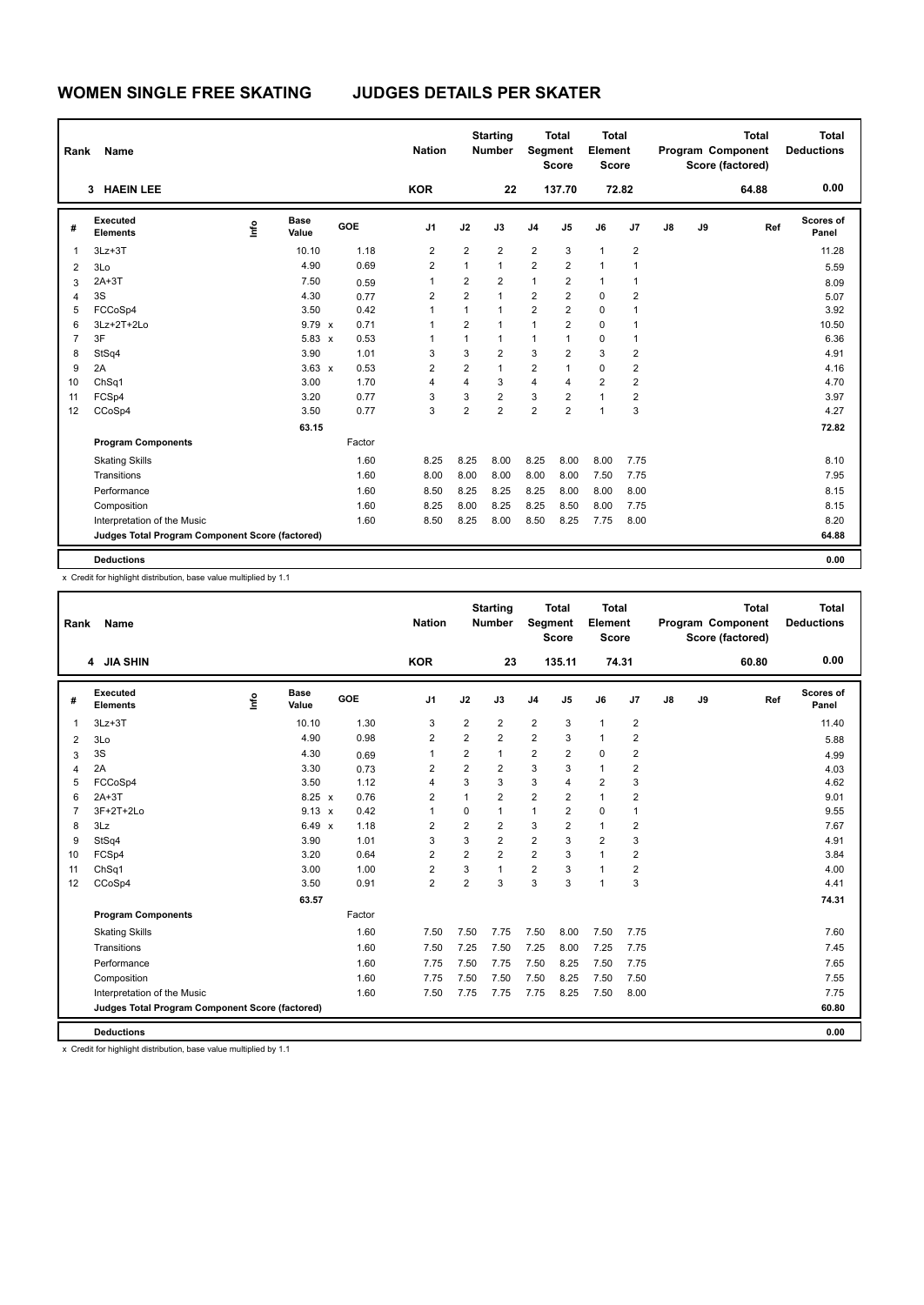# **WOMEN SINGLE FREE SKATING JUDGES DETAILS PER SKATER**

| Rank           | <b>Name</b>                                     |      |                      |        | <b>Nation</b>  |                | <b>Starting</b><br><b>Number</b> | Segment        | <b>Total</b><br><b>Score</b> | <b>Total</b><br>Element<br><b>Score</b> |                |    |    | <b>Total</b><br><b>Program Component</b><br>Score (factored) | <b>Total</b><br><b>Deductions</b> |
|----------------|-------------------------------------------------|------|----------------------|--------|----------------|----------------|----------------------------------|----------------|------------------------------|-----------------------------------------|----------------|----|----|--------------------------------------------------------------|-----------------------------------|
|                | <b>AHSUN YUN</b><br>5                           |      |                      |        | <b>KOR</b>     |                | 16                               |                | 132.28                       | 71.72                                   |                |    |    | 60.56                                                        | 0.00                              |
| #              | Executed<br><b>Elements</b>                     | Info | <b>Base</b><br>Value | GOE    | J <sub>1</sub> | J2             | J3                               | J <sub>4</sub> | J <sub>5</sub>               | J6                                      | J7             | J8 | J9 | Ref                                                          | Scores of<br>Panel                |
| $\mathbf{1}$   | $3Lz + 3T$                                      |      | 10.10                | 1.42   | 2              | 3              | 3                                | $\overline{2}$ | 3                            | $\mathbf{1}$                            | 2              |    |    |                                                              | 11.52                             |
| $\overline{2}$ | 3Lo                                             |      | 4.90                 | 0.78   | $\mathbf{1}$   | $\overline{2}$ | $\overline{2}$                   | $\overline{2}$ | 3                            | $\mathbf 0$                             | 1              |    |    |                                                              | 5.68                              |
| 3              | 3S                                              |      | 4.30                 | 0.52   | 1              | 1              | $\mathbf{1}$                     | $\overline{2}$ | $\overline{2}$               | 0                                       | 1              |    |    |                                                              | 4.82                              |
| 4              | 2A                                              |      | 3.30                 | 0.40   | 2              | $\mathbf{1}$   | $\mathbf 1$                      | 2              | 1                            | 0                                       | 1              |    |    |                                                              | 3.70                              |
| 5              | FCSp4                                           |      | 3.20                 | 0.77   | $\overline{2}$ | 3              | $\overline{2}$                   | 3              | 3                            | $\overline{2}$                          | $\overline{2}$ |    |    |                                                              | 3.97                              |
| 6              | StSq3                                           |      | 3.30                 | 0.53   | 1              | 1              | $\overline{2}$                   | $\overline{2}$ | 1                            | $\overline{2}$                          | $\overline{2}$ |    |    |                                                              | 3.83                              |
| $\overline{7}$ | $2A+3T$                                         |      | 8.25 x               | 1.01   | 2              | $\overline{2}$ | 3                                | $\overline{2}$ | 3                            | $\mathbf{1}$                            | 3              |    |    |                                                              | 9.26                              |
| 8              | 3Lz+2T+2Lo                                      |      | $9.79 \times$        | 0.71   | 1              | 1              | $\overline{2}$                   | 1              | $\overline{2}$               | 0                                       | 1              |    |    |                                                              | 10.50                             |
| 9              | 3F                                              |      | $5.83 \times$        | 0.74   | 2              | 1              | $\mathbf{1}$                     | 2              | $\overline{2}$               | $\Omega$                                | $\mathbf 1$    |    |    |                                                              | 6.57                              |
| 10             | ChSq1                                           |      | 3.00                 | 1.30   | $\overline{2}$ | $\overline{2}$ | 3                                | 3              | 3                            | $\overline{2}$                          | 3              |    |    |                                                              | 4.30                              |
| 11             | CCoSp4                                          |      | 3.50                 | 1.05   | 3              | 3              | 3                                | 3              | 3                            | $\overline{2}$                          | 3              |    |    |                                                              | 4.55                              |
| 12             | LSp3                                            |      | 2.40                 | 0.62   | $\overline{2}$ | 3              | 3                                | 4              | 3                            | $\overline{2}$                          | $\overline{2}$ |    |    |                                                              | 3.02                              |
|                |                                                 |      | 61.87                |        |                |                |                                  |                |                              |                                         |                |    |    |                                                              | 71.72                             |
|                | <b>Program Components</b>                       |      |                      | Factor |                |                |                                  |                |                              |                                         |                |    |    |                                                              |                                   |
|                | <b>Skating Skills</b>                           |      |                      | 1.60   | 7.50           | 7.25           | 7.75                             | 7.50           | 8.00                         | 7.50                                    | 7.75           |    |    |                                                              | 7.60                              |
|                | Transitions                                     |      |                      | 1.60   | 7.00           | 7.25           | 7.50                             | 7.25           | 7.75                         | 7.00                                    | 7.75           |    |    |                                                              | 7.35                              |
|                | Performance                                     |      |                      | 1.60   | 7.75           | 7.50           | 8.00                             | 7.50           | 8.00                         | 7.25                                    | 7.75           |    |    |                                                              | 7.70                              |
|                | Composition                                     |      |                      | 1.60   | 7.50           | 7.25           | 7.75                             | 7.75           | 8.00                         | 7.50                                    | 7.50           |    |    |                                                              | 7.60                              |
|                | Interpretation of the Music                     |      |                      | 1.60   | 7.25           | 7.50           | 8.00                             | 7.50           | 8.00                         | 7.25                                    | 7.75           |    |    |                                                              | 7.60                              |
|                | Judges Total Program Component Score (factored) |      |                      |        |                |                |                                  |                |                              |                                         |                |    |    |                                                              | 60.56                             |
|                | <b>Deductions</b>                               |      |                      |        |                |                |                                  |                |                              |                                         |                |    |    |                                                              | 0.00                              |

x Credit for highlight distribution, base value multiplied by 1.1

| Rank           | Name                                            |    |               |                      | <b>Nation</b>  |                         | <b>Starting</b><br><b>Number</b> | Segment                 | <b>Total</b><br><b>Score</b> | Total<br>Element<br><b>Score</b> |                |    |    | <b>Total</b><br>Program Component<br>Score (factored) | <b>Total</b><br><b>Deductions</b> |
|----------------|-------------------------------------------------|----|---------------|----------------------|----------------|-------------------------|----------------------------------|-------------------------|------------------------------|----------------------------------|----------------|----|----|-------------------------------------------------------|-----------------------------------|
|                | <b>SEOYEONG WI</b><br>6                         |    |               |                      | <b>KOR</b>     |                         | 20                               |                         | 130.47                       |                                  | 70.55          |    |    | 59.92                                                 | 0.00                              |
| #              | Executed<br><b>Elements</b>                     | ۴ô | Base<br>Value | GOE                  | J <sub>1</sub> | J2                      | J3                               | J <sub>4</sub>          | J5                           | J6                               | J7             | J8 | J9 | Ref                                                   | <b>Scores of</b><br>Panel         |
| $\mathbf{1}$   | $3Lz + 3T$                                      |    | 10.10         | 1.06                 | 3              | $\overline{2}$          | $\overline{2}$                   | $\mathbf{1}$            | $\overline{2}$               | $\mathbf{1}$                     | $\overline{2}$ |    |    |                                                       | 11.16                             |
| 2              | 3F!+2T                                          | I  | 6.60          | 0.00                 | 0              | $\Omega$                | 0                                | $\mathbf 0$             | $\Omega$                     | $-1$                             | $\mathbf 0$    |    |    |                                                       | 6.60                              |
| 3              | 3F                                              |    | 5.30          | 0.64                 | 1              | 1                       | $\Omega$                         | $\overline{2}$          | $\overline{2}$               | $\mathbf{1}$                     | $\mathbf{1}$   |    |    |                                                       | 5.94                              |
| 4              | 2A                                              |    | 3.30          | 0.46                 | $\overline{2}$ | $\overline{2}$          | 1                                | $\mathbf{1}$            | 1                            | $\mathbf 0$                      | $\overline{2}$ |    |    |                                                       | 3.76                              |
| 5              | FCSp4                                           |    | 3.20          | 0.51                 | $\overline{2}$ | $\overline{\mathbf{c}}$ | 1                                | $\mathbf{1}$            | 2                            | $\mathbf{1}$                     | $\overline{2}$ |    |    |                                                       | 3.71                              |
| 6              | ChSq1                                           |    | 3.00          | 0.80                 | $\mathbf{1}$   | $\overline{\mathbf{c}}$ | 1                                | $\overline{2}$          | $\overline{2}$               | $\mathbf{1}$                     | $\overline{2}$ |    |    |                                                       | 3.80                              |
| $\overline{7}$ | 2A+1Eu+3S                                       |    | 8.91 x        | 0.86                 | $\overline{2}$ | $\overline{2}$          | $\overline{2}$                   | $\overline{2}$          | $\overline{2}$               | $\mathbf{1}$                     | $\overline{2}$ |    |    |                                                       | 9.77                              |
| 8              | 3Lz                                             |    | 6.49          | 1.18<br>$\mathsf{x}$ | $\overline{2}$ | $\overline{2}$          | $\overline{2}$                   | $\overline{2}$          | $\overline{2}$               | $\mathbf{1}$                     | $\overline{2}$ |    |    |                                                       | 7.67                              |
| 9              | 3Lo                                             |    | $5.39 \times$ | 0.49                 | $\mathbf{1}$   | 1                       | $\mathbf{1}$                     | $\mathbf{1}$            | $\overline{2}$               | $\mathbf 0$                      | $\mathbf{1}$   |    |    |                                                       | 5.88                              |
| 10             | StSq4                                           |    | 3.90          | 0.62                 | $\overline{1}$ | $\overline{2}$          | $\overline{2}$                   | $\mathbf{1}$            | 1                            | 3                                | $\overline{2}$ |    |    |                                                       | 4.52                              |
| 11             | FCCoSp4                                         |    | 3.50          | 0.70                 | $\overline{2}$ | $\overline{2}$          | 2                                | $\overline{\mathbf{c}}$ | 2                            | $\mathbf{1}$                     | $\overline{2}$ |    |    |                                                       | 4.20                              |
| 12             | CCoSp3                                          |    | 3.00          | 0.54                 | $\overline{2}$ | 1                       | $\overline{2}$                   | $\overline{2}$          | $\overline{2}$               | $\mathbf{1}$                     | $\overline{2}$ |    |    |                                                       | 3.54                              |
|                |                                                 |    | 62.69         |                      |                |                         |                                  |                         |                              |                                  |                |    |    |                                                       | 70.55                             |
|                | <b>Program Components</b>                       |    |               | Factor               |                |                         |                                  |                         |                              |                                  |                |    |    |                                                       |                                   |
|                | <b>Skating Skills</b>                           |    |               | 1.60                 | 7.75           | 7.75                    | 7.75                             | 7.50                    | 7.50                         | 7.00                             | 7.50           |    |    |                                                       | 7.60                              |
|                | Transitions                                     |    |               | 1.60                 | 7.50           | 7.50                    | 7.50                             | 7.00                    | 7.00                         | 7.00                             | 7.25           |    |    |                                                       | 7.25                              |
|                | Performance                                     |    |               | 1.60                 | 7.50           | 7.75                    | 7.75                             | 7.50                    | 7.25                         | 7.25                             | 7.50           |    |    |                                                       | 7.50                              |
|                | Composition                                     |    |               | 1.60                 | 7.75           | 7.75                    | 7.75                             | 7.50                    | 7.25                         | 7.25                             | 7.50           |    |    |                                                       | 7.55                              |
|                | Interpretation of the Music                     |    |               | 1.60                 | 7.50           | 7.50                    | 7.75                             | 7.75                    | 7.25                         | 7.25                             | 7.75           |    |    |                                                       | 7.55                              |
|                | Judges Total Program Component Score (factored) |    |               |                      |                |                         |                                  |                         |                              |                                  |                |    |    |                                                       | 59.92                             |
|                | <b>Deductions</b>                               |    |               |                      |                |                         |                                  |                         |                              |                                  |                |    |    |                                                       | 0.00                              |

x Credit for highlight distribution, base value multiplied by 1.1 ! Not clear edge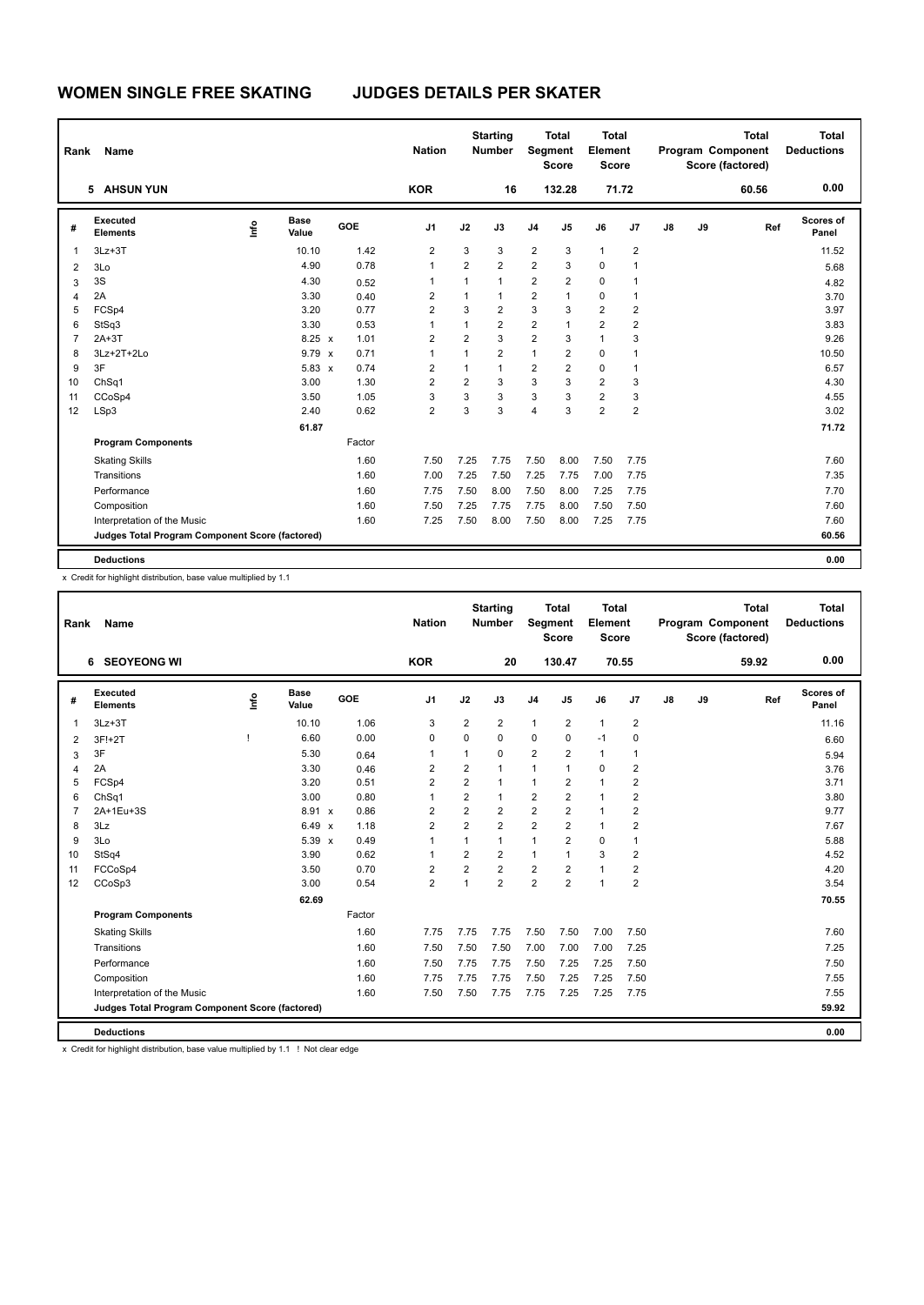# **WOMEN SINGLE FREE SKATING JUDGES DETAILS PER SKATER**

| Rank           | <b>Name</b>                                     |      |                      |        | <b>Nation</b>           |                | <b>Starting</b><br><b>Number</b> | Segment        | <b>Total</b><br><b>Score</b> | <b>Total</b><br>Element<br><b>Score</b> |                |    |    | <b>Total</b><br><b>Program Component</b><br>Score (factored) | <b>Total</b><br><b>Deductions</b> |
|----------------|-------------------------------------------------|------|----------------------|--------|-------------------------|----------------|----------------------------------|----------------|------------------------------|-----------------------------------------|----------------|----|----|--------------------------------------------------------------|-----------------------------------|
|                | 7 SEOYEON JI                                    |      |                      |        | <b>KOR</b>              |                | 15                               |                | 129.41                       | 70.77                                   |                |    |    | 58.64                                                        | 0.00                              |
| #              | Executed<br><b>Elements</b>                     | Info | <b>Base</b><br>Value | GOE    | J <sub>1</sub>          | J2             | J3                               | J <sub>4</sub> | J <sub>5</sub>               | J6                                      | J7             | J8 | J9 | Ref                                                          | Scores of<br>Panel                |
| $\mathbf{1}$   | $3Lz + 3T$                                      |      | 10.10                | 0.94   | $\overline{\mathbf{c}}$ | $\overline{2}$ | $\overline{2}$                   | $\mathbf{1}$   | $\overline{2}$               | $\mathbf{1}$                            | $\mathbf 1$    |    |    |                                                              | 11.04                             |
| $\overline{2}$ | 3Lo                                             |      | 4.90                 | 0.49   | $\mathbf{1}$            | $\mathbf{1}$   | $\mathbf{1}$                     | $\mathbf{1}$   | $\overline{2}$               | $\mathbf 0$                             | $\mathbf{1}$   |    |    |                                                              | 5.39                              |
| 3              | 3S                                              |      | 4.30                 | 0.52   | 1                       | 1              | $\mathbf{1}$                     | $\overline{2}$ | 3                            | $\mathbf 0$                             | 1              |    |    |                                                              | 4.82                              |
| 4              | 2A                                              |      | 3.30                 | 0.53   | 2                       | $\overline{2}$ | $\mathbf 1$                      | 1              | 2                            | $\mathbf 0$                             | 2              |    |    |                                                              | 3.83                              |
| 5              | FCSp4                                           |      | 3.20                 | 0.51   | $\overline{2}$          | $\overline{2}$ | $\mathbf{1}$                     | $\overline{2}$ | $\overline{2}$               | $\mathbf{1}$                            | 1              |    |    |                                                              | 3.71                              |
| 6              | $2A+3T$                                         |      | $8.25 \times$        | 0.42   | 1                       | 1              | $\overline{2}$                   | $\overline{2}$ | 0                            | $\mathbf{1}$                            | 0              |    |    |                                                              | 8.67                              |
| $\overline{7}$ | 3F+2T+2Lo                                       |      | $9.13 \times$        | 0.42   | 1                       | 1              | $\overline{2}$                   | 0              | $\overline{2}$               | $\mathbf 0$                             | 0              |    |    |                                                              | 9.55                              |
| 8              | 3Lz                                             |      | 6.49 x               | 0.59   | 1                       | $\overline{2}$ | $\mathbf 0$                      | 1              | $\overline{2}$               | $\mathbf 0$                             | 1              |    |    |                                                              | 7.08                              |
| 9              | ChSq1                                           |      | 3.00                 | 0.60   | 1                       | $\overline{2}$ | $\mathbf{1}$                     | 1              | $\overline{2}$               | $\mathbf 0$                             | 1              |    |    |                                                              | 3.60                              |
| 10             | FCCoSp4                                         |      | 3.50                 | 0.70   | $\overline{2}$          | $\overline{2}$ | $\overline{2}$                   | $\overline{2}$ | 3                            | $\mathbf{1}$                            | $\overline{2}$ |    |    |                                                              | 4.20                              |
| 11             | StSq4                                           |      | 3.90                 | 0.78   | 1                       | $\overline{2}$ | $\overline{2}$                   | $\overline{2}$ | $\overline{2}$               | $\overline{2}$                          | $\overline{2}$ |    |    |                                                              | 4.68                              |
| 12             | CCoSp4                                          |      | 3.50                 | 0.70   | $\overline{2}$          | $\overline{2}$ | $\overline{2}$                   | $\overline{2}$ | $\overline{2}$               | $\mathbf{1}$                            | $\overline{2}$ |    |    |                                                              | 4.20                              |
|                |                                                 |      | 63.57                |        |                         |                |                                  |                |                              |                                         |                |    |    |                                                              | 70.77                             |
|                | <b>Program Components</b>                       |      |                      | Factor |                         |                |                                  |                |                              |                                         |                |    |    |                                                              |                                   |
|                | <b>Skating Skills</b>                           |      |                      | 1.60   | 7.25                    | 7.25           | 7.50                             | 7.25           | 7.50                         | 7.25                                    | 7.75           |    |    |                                                              | 7.35                              |
|                | Transitions                                     |      |                      | 1.60   | 7.00                    | 6.75           | 7.25                             | 7.00           | 7.50                         | 6.75                                    | 7.50           |    |    |                                                              | 7.10                              |
|                | Performance                                     |      |                      | 1.60   | 7.50                    | 7.25           | 7.75                             | 7.25           | 7.75                         | 7.00                                    | 7.50           |    |    |                                                              | 7.45                              |
|                | Composition                                     |      |                      | 1.60   | 7.25                    | 7.00           | 7.50                             | 7.50           | 7.50                         | 6.75                                    | 7.50           |    |    |                                                              | 7.35                              |
|                | Interpretation of the Music                     |      |                      | 1.60   | 7.00                    | 7.25           | 7.75                             | 7.25           | 7.75                         | 7.00                                    | 7.75           |    |    |                                                              | 7.40                              |
|                | Judges Total Program Component Score (factored) |      |                      |        |                         |                |                                  |                |                              |                                         |                |    |    |                                                              | 58.64                             |
|                | <b>Deductions</b>                               |      |                      |        |                         |                |                                  |                |                              |                                         |                |    |    |                                                              | 0.00                              |

x Credit for highlight distribution, base value multiplied by 1.1

| Rank           | Name                                            |      |                      |         | <b>Nation</b>  |                | <b>Starting</b><br><b>Number</b> | Segment        | <b>Total</b><br><b>Score</b> | Total<br>Element<br><b>Score</b> |                         |    |    | <b>Total</b><br>Program Component<br>Score (factored) | Total<br><b>Deductions</b> |
|----------------|-------------------------------------------------|------|----------------------|---------|----------------|----------------|----------------------------------|----------------|------------------------------|----------------------------------|-------------------------|----|----|-------------------------------------------------------|----------------------------|
|                | <b>MINCHAE KIM</b><br>8                         |      |                      |         | <b>KOR</b>     |                | 18                               |                | 126.39                       |                                  | 67.43                   |    |    | 58.96                                                 | 0.00                       |
| #              | Executed<br><b>Elements</b>                     | lnfo | <b>Base</b><br>Value | GOE     | J1             | J2             | J3                               | J <sub>4</sub> | J5                           | J6                               | J7                      | J8 | J9 | Ref                                                   | Scores of<br>Panel         |
| $\mathbf{1}$   | $3Lz + 3T$                                      |      | 10.10                | 1.42    | 3              | $\overline{2}$ | $\overline{2}$                   | $\overline{2}$ | 3                            | $\mathbf{1}$                     | 3                       |    |    |                                                       | 11.52                      |
| 2              | 3Lo                                             |      | 4.90                 | 0.69    | $\overline{2}$ | 1              | $\mathbf{1}$                     | $\overline{2}$ | $\overline{2}$               | $\mathbf 0$                      | $\mathbf{1}$            |    |    |                                                       | 5.59                       |
| 3              | 3F                                              |      | 5.30                 | $-1.48$ | -3             | $-3$           | $-2$                             | $-3$           | $-3$                         | $-3$                             | 0                       |    |    |                                                       | 3.82                       |
| 4              | 3S                                              |      | 4.30                 | $-0.26$ | 0              | $-1$           | 0                                | $\mathbf 0$    | $-1$                         | $-1$                             | $-1$                    |    |    |                                                       | 4.04                       |
| 5              | CCoSp4                                          |      | 3.50                 | 0.70    | $\overline{2}$ | $\overline{2}$ | $\overline{2}$                   | $\overline{2}$ | $\overline{2}$               | $\mathbf{1}$                     | $\overline{\mathbf{c}}$ |    |    |                                                       | 4.20                       |
| 6              | ChSq1                                           |      | 3.00                 | 0.50    | 1              | 1              | 1                                | $\mathbf{1}$   | $\overline{2}$               | $\mathbf 0$                      | 1                       |    |    |                                                       | 3.50                       |
| $\overline{7}$ | $2A+3T$                                         |      | $8.25 \times$        | 1.01    | 3              | $\overline{2}$ | 3                                | $\overline{2}$ | 3                            | $\mathbf 0$                      | $\overline{2}$          |    |    |                                                       | 9.26                       |
| 8              | 3Lz+2T+2Lo                                      |      | $9.79 \times$        | 0.94    | $\overline{2}$ | 1              | $\overline{2}$                   | $\mathbf{1}$   | $\overline{2}$               | $\mathbf 0$                      | $\overline{\mathbf{c}}$ |    |    |                                                       | 10.73                      |
| 9              | 2A                                              |      | $3.63 \times$        | 0.53    | $\overline{2}$ | 1              | 1                                | $\overline{2}$ | $\overline{2}$               | $\mathbf 0$                      | $\overline{\mathbf{c}}$ |    |    |                                                       | 4.16                       |
| 10             | LSp3                                            |      | 2.40                 | 0.19    | 1              | $\Omega$       | $\mathbf{1}$                     | $\mathbf{1}$   | $\mathbf{1}$                 | $\mathbf 0$                      | $\overline{2}$          |    |    |                                                       | 2.59                       |
| 11             | StSq3                                           |      | 3.30                 | 0.66    | $\overline{2}$ | $\overline{2}$ | $\overline{2}$                   | $\overline{2}$ | $\overline{2}$               | $\mathbf{1}$                     | $\overline{\mathbf{c}}$ |    |    |                                                       | 3.96                       |
| 12             | FCCoSp4                                         |      | 3.50                 | 0.56    | $\overline{2}$ | 1              | 1                                | $\overline{2}$ | $\overline{2}$               | $\Omega$                         | $\overline{2}$          |    |    |                                                       | 4.06                       |
|                |                                                 |      | 61.97                |         |                |                |                                  |                |                              |                                  |                         |    |    |                                                       | 67.43                      |
|                | <b>Program Components</b>                       |      |                      | Factor  |                |                |                                  |                |                              |                                  |                         |    |    |                                                       |                            |
|                | <b>Skating Skills</b>                           |      |                      | 1.60    | 7.50           | 7.25           | 7.50                             | 7.75           | 7.75                         | 7.25                             | 7.75                    |    |    |                                                       | 7.55                       |
|                | Transitions                                     |      |                      | 1.60    | 6.75           | 6.75           | 7.00                             | 7.25           | 7.75                         | 6.50                             | 7.50                    |    |    |                                                       | 7.05                       |
|                | Performance                                     |      |                      | 1.60    | 7.75           | 7.00           | 7.25                             | 7.50           | 8.00                         | 7.00                             | 7.50                    |    |    |                                                       | 7.40                       |
|                | Composition                                     |      |                      | 1.60    | 7.75           | 7.00           | 7.25                             | 7.50           | 7.75                         | 6.75                             | 7.50                    |    |    |                                                       | 7.40                       |
|                | Interpretation of the Music                     |      |                      | 1.60    | 7.50           | 7.00           | 7.25                             | 7.75           | 7.75                         | 6.75                             | 7.75                    |    |    |                                                       | 7.45                       |
|                | Judges Total Program Component Score (factored) |      |                      |         |                |                |                                  |                |                              |                                  |                         |    |    |                                                       | 58.96                      |
|                | <b>Deductions</b>                               |      |                      |         |                |                |                                  |                |                              |                                  |                         |    |    |                                                       | 0.00                       |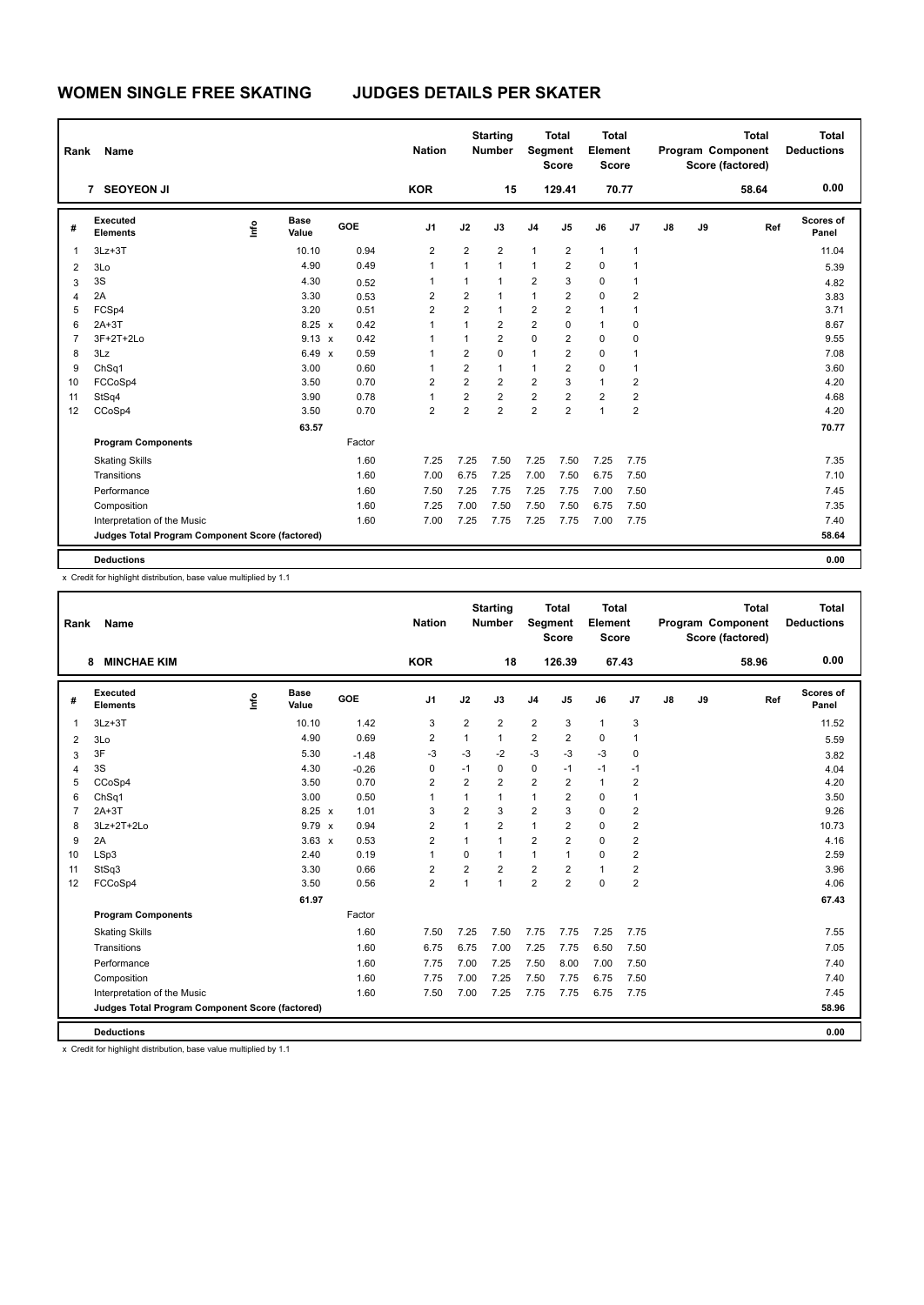| Rank           | Name                                            |         |                      |         | <b>Nation</b>           |                | <b>Starting</b><br><b>Number</b> | Segment                 | <b>Total</b><br><b>Score</b> | <b>Total</b><br>Element<br><b>Score</b> |                         |               |    | <b>Total</b><br>Program Component<br>Score (factored) | <b>Total</b><br><b>Deductions</b> |
|----------------|-------------------------------------------------|---------|----------------------|---------|-------------------------|----------------|----------------------------------|-------------------------|------------------------------|-----------------------------------------|-------------------------|---------------|----|-------------------------------------------------------|-----------------------------------|
|                | <b>EUNSOO LIM</b><br>9                          |         |                      |         | <b>KOR</b>              |                | 19                               |                         | 121.41                       |                                         | 58.69                   |               |    | 62.72                                                 | 0.00                              |
| #              | Executed<br><b>Elements</b>                     | ١nf٥    | <b>Base</b><br>Value | GOE     | J <sub>1</sub>          | J2             | J3                               | J <sub>4</sub>          | J <sub>5</sub>               | J6                                      | J7                      | $\mathsf{J}8$ | J9 | Ref                                                   | <b>Scores of</b><br>Panel         |
| $\mathbf{1}$   | 3Lz+2A+SEQ                                      |         | 7.36                 | 1.06    | $\overline{\mathbf{c}}$ | $\overline{2}$ | $\overline{2}$                   | 1                       | $\overline{\mathbf{c}}$      | 0                                       | $\overline{\mathbf{c}}$ |               |    |                                                       | 8.42                              |
| 2              | $3F+2T$                                         |         | 6.60                 | 0.32    | $\mathbf 0$             | $\mathbf{1}$   | $\mathbf{1}$                     | $\mathbf 0$             | $\mathbf{1}$                 | $\mathbf 0$                             | 1                       |               |    |                                                       | 6.92                              |
| 3              | 3Lo                                             |         | 4.90                 | 0.49    | 1                       | $\mathbf{1}$   | $\mathbf{1}$                     | $\mathbf{1}$            | 0                            | $\mathbf{1}$                            | 1                       |               |    |                                                       | 5.39                              |
| $\overline{4}$ | 3Lz+2T+2Lo                                      |         | 8.90                 | 0.71    | 1                       | 2              | $\mathbf{1}$                     | 1                       | 2                            | 0                                       | 1                       |               |    |                                                       | 9.61                              |
| 5              | ChSq1                                           |         | 3.00                 | 0.90    | 2                       | $\overline{2}$ | $\overline{2}$                   | 1                       | 2                            | 0                                       | 2                       |               |    |                                                       | 3.90                              |
| 6              | 3Fq                                             | q       | $5.83 \times$        | $-0.64$ | $-1$                    | 0              | $-1$                             | $-1$                    | $-2$                         | $-2$                                    | $-1$                    |               |    |                                                       | 5.19                              |
| $\overline{7}$ | 3S<                                             | $\prec$ | $3.78 \times$        | $-1.72$ | $-5$                    | $-5$           | $-4$                             | $-5$                    | $-5$                         | $-5$                                    | $-5$                    |               |    |                                                       | 2.06                              |
| 8              | 2A                                              |         | $3.63 \times$        | 0.33    | $\overline{2}$          | 1              | $\mathbf{1}$                     | $\mathbf{1}$            | 1                            | 0                                       | 1                       |               |    |                                                       | 3.96                              |
| 9              | FCSp4                                           |         | 3.20                 | 0.58    | 2                       | 1              | $\overline{2}$                   | $\overline{\mathbf{c}}$ | 2                            | $\overline{2}$                          | $\mathbf 1$             |               |    |                                                       | 3.78                              |
| 10             | CCoSp3V                                         |         | 2.25                 | 0.23    | 1                       | $\mathbf{1}$   | $\mathbf{1}$                     | 1                       | 1                            | $\mathbf{1}$                            | 1                       |               |    |                                                       | 2.48                              |
| 11             | StSq3                                           |         | 3.30                 | 0.66    | $\overline{\mathbf{c}}$ | $\overline{2}$ | $\overline{2}$                   | $\overline{2}$          | 1                            | $\overline{2}$                          | $\overline{2}$          |               |    |                                                       | 3.96                              |
| 12             | LSp4                                            |         | 2.70                 | 0.32    | $\overline{2}$          | 1              | $\mathbf{1}$                     | $\overline{1}$          | 1                            | $\overline{1}$                          | $\overline{2}$          |               |    |                                                       | 3.02                              |
|                |                                                 |         | 55.45                |         |                         |                |                                  |                         |                              |                                         |                         |               |    |                                                       | 58.69                             |
|                | <b>Program Components</b>                       |         |                      | Factor  |                         |                |                                  |                         |                              |                                         |                         |               |    |                                                       |                                   |
|                | <b>Skating Skills</b>                           |         |                      | 1.60    | 8.00                    | 8.00           | 8.00                             | 7.75                    | 7.00                         | 7.75                                    | 7.75                    |               |    |                                                       | 7.85                              |
|                | Transitions                                     |         |                      | 1.60    | 7.50                    | 7.75           | 7.50                             | 7.50                    | 6.75                         | 7.50                                    | 7.75                    |               |    |                                                       | 7.55                              |
|                | Performance                                     |         |                      | 1.60    | 7.75                    | 8.25           | 8.00                             | 8.00                    | 6.75                         | 7.75                                    | 8.00                    |               |    |                                                       | 7.90                              |
|                | Composition                                     |         |                      | 1.60    | 8.00                    | 8.00           | 8.00                             | 8.00                    | 7.00                         | 7.75                                    | 7.75                    |               |    |                                                       | 7.90                              |
|                | Interpretation of the Music                     |         |                      | 1.60    | 7.75                    | 8.25           | 8.25                             | 8.25                    | 6.75                         | 7.75                                    | 8.00                    |               |    |                                                       | 8.00                              |
|                | Judges Total Program Component Score (factored) |         |                      |         |                         |                |                                  |                         |                              |                                         |                         |               |    |                                                       | 62.72                             |
|                | <b>Deductions</b>                               |         |                      |         |                         |                |                                  |                         |                              |                                         |                         |               |    |                                                       | 0.00                              |

< Under-rotated jump x Credit for highlight distribution, base value multiplied by 1.1 q Jump landed on the quarter

| Rank           | Name                                            |                          |                      |            | <b>Nation</b>  |                | <b>Starting</b><br><b>Number</b> | Segment        | <b>Total</b><br><b>Score</b> | Total<br>Element<br><b>Score</b> |                |               |    | <b>Total</b><br>Program Component<br>Score (factored) | <b>Total</b><br><b>Deductions</b> |
|----------------|-------------------------------------------------|--------------------------|----------------------|------------|----------------|----------------|----------------------------------|----------------|------------------------------|----------------------------------|----------------|---------------|----|-------------------------------------------------------|-----------------------------------|
|                | <b>10 CHAEYEON KIM</b>                          |                          |                      |            | <b>KOR</b>     |                | 17                               |                | 120.03                       | 63.43                            |                |               |    | 57.60                                                 | $-1.00$                           |
| #              | <b>Executed</b><br><b>Elements</b>              | lnfo                     | <b>Base</b><br>Value | <b>GOE</b> | J <sub>1</sub> | J2             | J3                               | J4             | J5                           | J6                               | J7             | $\mathsf{J}8$ | J9 | Ref                                                   | <b>Scores of</b><br>Panel         |
| 1              | $3Lz + 3T <$                                    | $\overline{\phantom{a}}$ | 9.26                 | $-1.18$    | $-2$           | $-2$           | $-1$                             | $-2$           | $-2$                         | $-2$                             | $-2$           |               |    |                                                       | 8.08                              |
| 2              | 3F                                              |                          | 5.30                 | 0.64       | $\overline{2}$ | $\overline{2}$ | 1                                | $\mathbf{1}$   | 1                            | $\mathbf 0$                      | $\mathbf{1}$   |               |    |                                                       | 5.94                              |
| 3              | 3S                                              |                          | 4.30                 | 0.34       | 1              | 1              | 1                                | $\mathbf{1}$   | 2                            | $\mathbf 0$                      | $\mathbf 0$    |               |    |                                                       | 4.64                              |
| 4              | 2A                                              |                          | 3.30                 | 0.26       | 1              | 1              | 0                                | $\mathbf{1}$   | 1                            | $\mathbf 0$                      | $\mathbf 1$    |               |    |                                                       | 3.56                              |
| 5              | FCSp3                                           |                          | 2.80                 | $-0.34$    | $\mathbf 0$    | $-2$           | $-1$                             | $-2$           | $-2$                         | $-1$                             | $\mathbf 0$    |               |    |                                                       | 2.46                              |
| 6              | ChSq1                                           |                          | 3.00                 | 0.80       | 1              | $\mathbf{1}$   | $\overline{2}$                   | $\overline{2}$ | $\overline{2}$               | $\mathbf{1}$                     | $\overline{2}$ |               |    |                                                       | 3.80                              |
| $\overline{7}$ | $2A+3T<$                                        | $\,<$                    | $7.33 \times$        | $-1.68$    | $-5$           | $-5$           | $-5$                             | $-5$           | $-5$                         | $-5$                             | $-5$           |               |    |                                                       | 5.65                              |
| 8              | 3Lz+2T+2Lo                                      |                          | $9.79 \times$        | 0.24       | 1              | $\mathbf{1}$   | 0                                | 0              | 1                            | 0                                | $\mathbf 0$    |               |    |                                                       | 10.03                             |
| 9              | CCoSp4                                          |                          | 3.50                 | 0.70       | $\overline{2}$ | $\overline{2}$ | $\overline{2}$                   | $\overline{2}$ | 2                            | $\overline{2}$                   | $\overline{2}$ |               |    |                                                       | 4.20                              |
| 10             | StSq4                                           |                          | 3.90                 | 0.78       | $\overline{2}$ | $\overline{2}$ | $\overline{2}$                   | $\overline{2}$ | $\overline{2}$               | $\overline{2}$                   | $\overline{2}$ |               |    |                                                       | 4.68                              |
| 11             | 3Lo                                             |                          | $5.39 \times$        | 0.59       | $\overline{2}$ | 1              | 1                                | $\mathbf{1}$   | 2                            | 0                                | $\mathbf{1}$   |               |    |                                                       | 5.98                              |
| 12             | FCCoSp4                                         |                          | 3.50                 | 0.91       | $\overline{4}$ | $\overline{2}$ | 3                                | 3              | $\mathfrak{p}$               | $\overline{2}$                   | 3              |               |    |                                                       | 4.41                              |
|                |                                                 |                          | 61.37                |            |                |                |                                  |                |                              |                                  |                |               |    |                                                       | 63.43                             |
|                | <b>Program Components</b>                       |                          |                      | Factor     |                |                |                                  |                |                              |                                  |                |               |    |                                                       |                                   |
|                | <b>Skating Skills</b>                           |                          |                      | 1.60       | 7.00           | 7.00           | 7.25                             | 7.25           | 6.75                         | 7.50                             | 7.25           |               |    |                                                       | 7.15                              |
|                | Transitions                                     |                          |                      | 1.60       | 7.25           | 7.00           | 7.25                             | 7.00           | 6.75                         | 7.00                             | 7.50           |               |    |                                                       | 7.10                              |
|                | Performance                                     |                          |                      | 1.60       | 7.00           | 7.00           | 7.25                             | 7.50           | 6.75                         | 7.25                             | 7.50           |               |    |                                                       | 7.20                              |
|                | Composition                                     |                          |                      | 1.60       | 7.25           | 7.25           | 7.50                             | 7.25           | 7.00                         | 7.50                             | 7.25           |               |    |                                                       | 7.30                              |
|                | Interpretation of the Music                     |                          |                      | 1.60       | 7.00           | 7.25           | 7.25                             | 7.50           | 6.75                         | 7.25                             | 7.50           |               |    |                                                       | 7.25                              |
|                | Judges Total Program Component Score (factored) |                          |                      |            |                |                |                                  |                |                              |                                  |                |               |    |                                                       | 57.60                             |
|                | <b>Deductions</b>                               |                          | Falls:               | $-1.00(1)$ |                |                |                                  |                |                              |                                  |                |               |    |                                                       | $-1.00$                           |

< Under-rotated jump x Credit for highlight distribution, base value multiplied by 1.1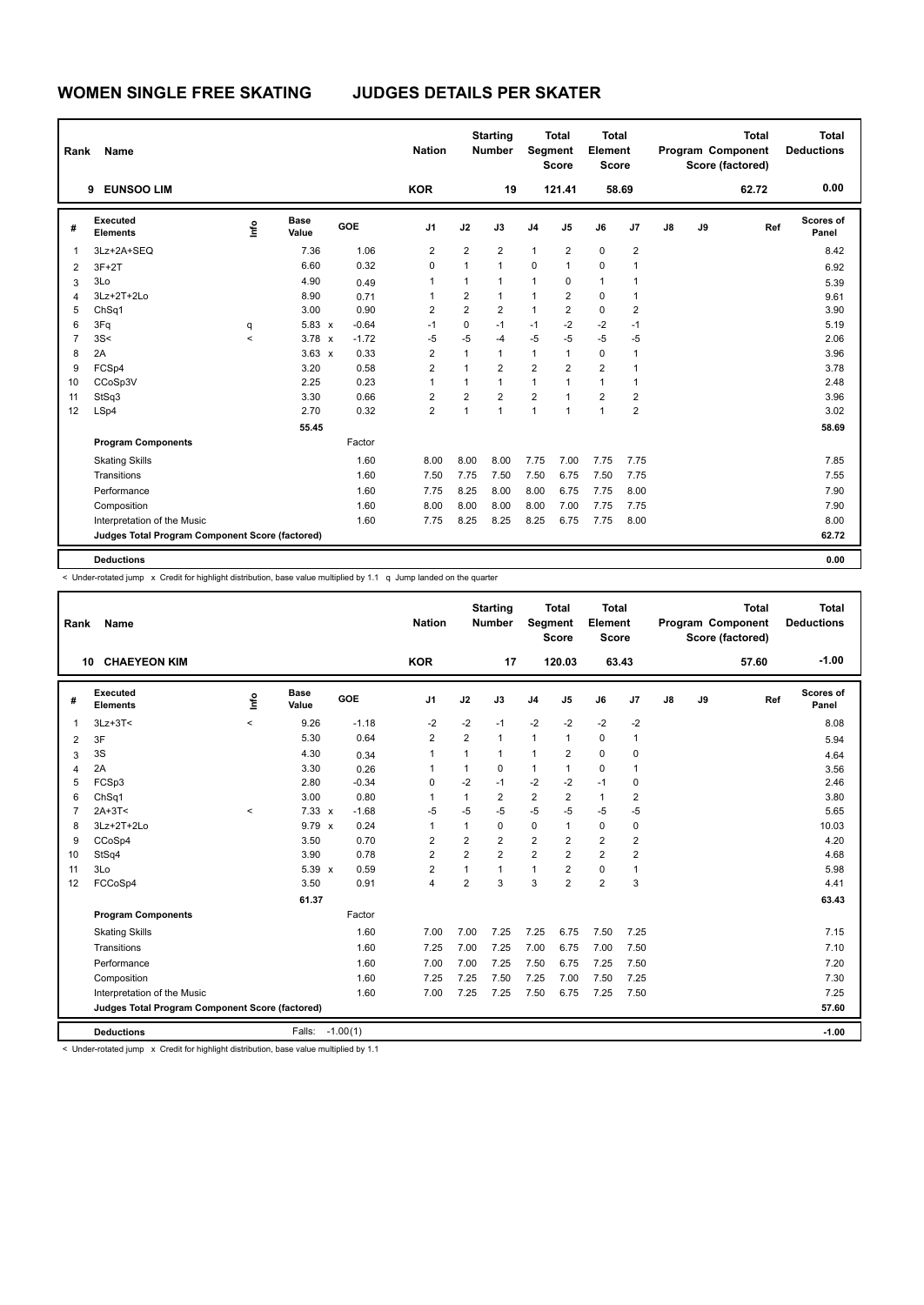| Rank | Name                                            |         |                      |         | <b>Nation</b>  |                | <b>Starting</b><br><b>Number</b> | Segment        | <b>Total</b><br><b>Score</b> | <b>Total</b><br>Element<br><b>Score</b> |                |               |    | <b>Total</b><br>Program Component<br>Score (factored) | <b>Total</b><br><b>Deductions</b> |
|------|-------------------------------------------------|---------|----------------------|---------|----------------|----------------|----------------------------------|----------------|------------------------------|-----------------------------------------|----------------|---------------|----|-------------------------------------------------------|-----------------------------------|
| 11   | <b>BOIN MOON</b>                                |         |                      |         | <b>KOR</b>     |                | 13                               |                | 109.15                       | 56.91                                   |                |               |    | 52.24                                                 | 0.00                              |
| #    | Executed<br><b>Elements</b>                     | ١nf٥    | <b>Base</b><br>Value | GOE     | J <sub>1</sub> | J2             | J3                               | J <sub>4</sub> | J5                           | J6                                      | J <sub>7</sub> | $\mathsf{J}8$ | J9 | Ref                                                   | <b>Scores of</b><br>Panel         |
| 1    | $3S+3T<$                                        | $\,<$   | 7.66                 | $-0.52$ | $-1$           | $-1$           | $-1$                             | $-2$           | $-1$                         | $-2$                                    | $-1$           |               |    |                                                       | 7.14                              |
| 2    | $3Fq+2T$                                        | q       | 6.60                 | $-1.17$ | $-2$           | $-2$           | $-2$                             | $-2$           | $-3$                         | $-3$                                    | $-2$           |               |    |                                                       | 5.43                              |
| 3    | 3F                                              |         | 5.30                 | 0.32    | $\mathbf{1}$   | 0              | 0                                | $\mathbf{1}$   | $\overline{\mathbf{c}}$      | $\mathbf 0$                             | 1              |               |    |                                                       | 5.62                              |
| 4    | 2A                                              |         | 3.30                 | 0.20    | $\Omega$       | 1              | $\Omega$                         | 1              | 1                            | 0                                       | 1              |               |    |                                                       | 3.50                              |
| 5    | ChSq1                                           |         | 3.00                 | 0.70    | 1              | $\mathbf{1}$   | $\overline{2}$                   | $\overline{2}$ | 2                            | $\mathbf{1}$                            | 1              |               |    |                                                       | 3.70                              |
| 6    | LSp4                                            |         | 2.70                 | 0.43    | 1              | 1              | $\overline{2}$                   | $\overline{2}$ | $\overline{2}$               | $\mathbf{1}$                            | $\overline{2}$ |               |    |                                                       | 3.13                              |
| 7    | FCCoSp4                                         |         | 3.50                 | 0.63    | 1              | 1              | $\overline{2}$                   | $\overline{2}$ | $\overline{2}$               | $\overline{2}$                          | $\overline{2}$ |               |    |                                                       | 4.13                              |
| 8    | $3Lz$ !<                                        | $\prec$ | $5.19 \times$        | $-1.32$ | $-3$           | $-2$           | $-3$                             | $-3$           | $-2$                         | $-3$                                    | $-3$           |               |    |                                                       | 3.87                              |
| 9    | 3S+2T+2Lo                                       |         | $8.03 \times$        | 0.00    | 0              | 0              | $\mathbf 0$                      | 0              | $\overline{2}$               | $\mathbf 0$                             | $-1$           |               |    |                                                       | 8.03                              |
| 10   | 2A                                              |         | $3.63 \times$        | 0.07    | $\Omega$       | 0              | $\mathbf 0$                      | 0              | 1                            | $\mathbf 0$                             | 1              |               |    |                                                       | 3.70                              |
| 11   | StSq4                                           |         | 3.90                 | 0.70    | 2              | $\overline{2}$ | $\overline{2}$                   | 1              | 2                            | $\mathbf{1}$                            | 2              |               |    |                                                       | 4.60                              |
| 12   | CCoSp4                                          |         | 3.50                 | 0.56    | 1              | 1              | $\overline{2}$                   | $\overline{2}$ | 1                            | $\overline{2}$                          | $\overline{2}$ |               |    |                                                       | 4.06                              |
|      |                                                 |         | 56.31                |         |                |                |                                  |                |                              |                                         |                |               |    |                                                       | 56.91                             |
|      | <b>Program Components</b>                       |         |                      | Factor  |                |                |                                  |                |                              |                                         |                |               |    |                                                       |                                   |
|      | <b>Skating Skills</b>                           |         |                      | 1.60    | 6.50           | 6.50           | 6.50                             | 6.25           | 6.25                         | 6.50                                    | 6.75           |               |    |                                                       | 6.45                              |
|      | Transitions                                     |         |                      | 1.60    | 6.25           | 6.50           | 6.50                             | 6.00           | 6.25                         | 6.25                                    | 6.75           |               |    |                                                       | 6.35                              |
|      | Performance                                     |         |                      | 1.60    | 6.75           | 6.75           | 6.75                             | 6.50           | 6.25                         | 6.50                                    | 7.00           |               |    |                                                       | 6.65                              |
|      | Composition                                     |         |                      | 1.60    | 6.75           | 6.75           | 6.75                             | 6.00           | 6.25                         | 6.50                                    | 6.75           |               |    |                                                       | 6.60                              |
|      | Interpretation of the Music                     |         |                      | 1.60    | 6.50           | 6.75           | 6.75                             | 6.50           | 6.50                         | 6.50                                    | 7.00           |               |    |                                                       | 6.60                              |
|      | Judges Total Program Component Score (factored) |         |                      |         |                |                |                                  |                |                              |                                         |                |               |    |                                                       | 52.24                             |
|      | <b>Deductions</b>                               |         |                      |         |                |                |                                  |                |                              |                                         |                |               |    |                                                       | 0.00                              |

< Under-rotated jump x Credit for highlight distribution, base value multiplied by 1.1 ! Not clear edge q Jump landed on the quarter

| Rank           | Name                                            |      |                      |            | <b>Nation</b>  |                | <b>Starting</b><br><b>Number</b> | Segment        | <b>Total</b><br><b>Score</b> | <b>Total</b><br>Element<br><b>Score</b> |                |    |    | <b>Total</b><br>Program Component<br>Score (factored) | <b>Total</b><br><b>Deductions</b> |
|----------------|-------------------------------------------------|------|----------------------|------------|----------------|----------------|----------------------------------|----------------|------------------------------|-----------------------------------------|----------------|----|----|-------------------------------------------------------|-----------------------------------|
|                | <b>12 YEONJEONG PARK</b>                        |      |                      |            | <b>KOR</b>     |                | 12                               |                | 107.42                       |                                         | 56.06          |    |    | 53.36                                                 | $-2.00$                           |
| #              | <b>Executed</b><br><b>Elements</b>              | ١nfo | <b>Base</b><br>Value | GOE        | J <sub>1</sub> | J2             | J3                               | J <sub>4</sub> | J <sub>5</sub>               | J6                                      | J7             | J8 | J9 | Ref                                                   | Scores of<br>Panel                |
| $\mathbf{1}$   | 3Lz+3Tq                                         | q    | 10.10                | $-0.94$    | -2             | $-1$           | $-1$                             | -2             | $-1$                         | $-2$                                    | $-2$           |    |    |                                                       | 9.16                              |
| $\overline{2}$ | 3Lo                                             |      | 4.90                 | $-2.45$    | $-5$           | $-5$           | $-5$                             | $-5$           | $-5$                         | $-5$                                    | $-5$           |    |    |                                                       | 2.45                              |
| 3              | 3S                                              |      | 4.30                 | 0.17       | 0              | 1              | 0                                | 0              | 1                            | 0                                       | 1              |    |    |                                                       | 4.47                              |
| 4              | 2A                                              |      | 3.30                 | 0.33       | 1              | $\overline{2}$ | $\mathbf{1}$                     | $\mathbf{1}$   | 1                            | 0                                       | 1              |    |    |                                                       | 3.63                              |
| 5              | CCoSp4                                          |      | 3.50                 | 0.91       | $\overline{2}$ | 3              | 3                                | 3              | 4                            | $\overline{2}$                          | $\overline{2}$ |    |    |                                                       | 4.41                              |
| 6              | StSq3                                           |      | 3.30                 | 0.40       | $\overline{2}$ | 1              | 1                                | 1              | 1                            | $\mathbf{1}$                            | $\overline{2}$ |    |    |                                                       | 3.70                              |
| $\overline{7}$ | $2A+3T$                                         |      | $8.25 \times$        | 0.42       | $\mathbf{1}$   | 1              | $\overline{2}$                   | $\mathbf 0$    | 3                            | $\mathbf 0$                             | 1              |    |    |                                                       | 8.67                              |
| 8              | $3Lz + 2T$                                      |      | $7.92 \times$        | 0.00       | 0              | $\Omega$       | $\Omega$                         | $\mathbf 0$    | 1                            | $\mathbf 0$                             | 0              |    |    |                                                       | 7.92                              |
| 9              | ChSq1                                           |      | 3.00                 | 0.80       | $\mathbf{1}$   | 1              | 2                                | $\overline{2}$ | $\overline{2}$               | $\mathbf{1}$                            | $\overline{2}$ |    |    |                                                       | 3.80                              |
| 10             | $3F$ $<<$                                       | <<   | $1.98 \times$        | $-0.90$    | $-5$           | $-5$           | $-5$                             | $-5$           | $-5$                         | $-5$                                    | $-5$           |    |    |                                                       | 1.08                              |
| 11             | FCSp4                                           |      | 3.20                 | 0.38       | $\mathbf{1}$   | 1              | 1                                | 2              | 1                            | $\mathbf{1}$                            | $\overline{2}$ |    |    |                                                       | 3.58                              |
| 12             | LSp4                                            |      | 2.70                 | 0.49       | $\mathbf{1}$   | $\overline{2}$ | $\overline{2}$                   | $\overline{2}$ | 1                            | $\overline{2}$                          | $\overline{2}$ |    |    |                                                       | 3.19                              |
|                |                                                 |      | 56.45                |            |                |                |                                  |                |                              |                                         |                |    |    |                                                       | 56.06                             |
|                | <b>Program Components</b>                       |      |                      | Factor     |                |                |                                  |                |                              |                                         |                |    |    |                                                       |                                   |
|                | <b>Skating Skills</b>                           |      |                      | 1.60       | 6.75           | 6.75           | 7.25                             | 6.75           | 6.75                         | 7.00                                    | 7.00           |    |    |                                                       | 6.85                              |
|                | Transitions                                     |      |                      | 1.60       | 6.50           | 6.50           | 6.50                             | 6.50           | 6.50                         | 6.25                                    | 6.75           |    |    |                                                       | 6.50                              |
|                | Performance                                     |      |                      | 1.60       | 6.50           | 6.50           | 6.75                             | 6.75           | 6.50                         | 6.50                                    | 7.00           |    |    |                                                       | 6.60                              |
|                | Composition                                     |      |                      | 1.60       | 6.75           | 6.75           | 7.00                             | 6.75           | 6.75                         | 6.50                                    | 6.75           |    |    |                                                       | 6.75                              |
|                | Interpretation of the Music                     |      |                      | 1.60       | 6.50           | 6.50           | 7.00                             | 7.00           | 6.50                         | 6.50                                    | 6.75           |    |    |                                                       | 6.65                              |
|                | Judges Total Program Component Score (factored) |      |                      |            |                |                |                                  |                |                              |                                         |                |    |    |                                                       | 53.36                             |
|                | <b>Deductions</b>                               |      | Falls:               | $-2.00(2)$ |                |                |                                  |                |                              |                                         |                |    |    |                                                       | $-2.00$                           |
|                |                                                 |      |                      |            |                |                |                                  |                |                              |                                         |                |    |    |                                                       |                                   |

<< Downgraded jump x Credit for highlight distribution, base value multiplied by 1.1 ! Not clear edge q Jump landed on the quarter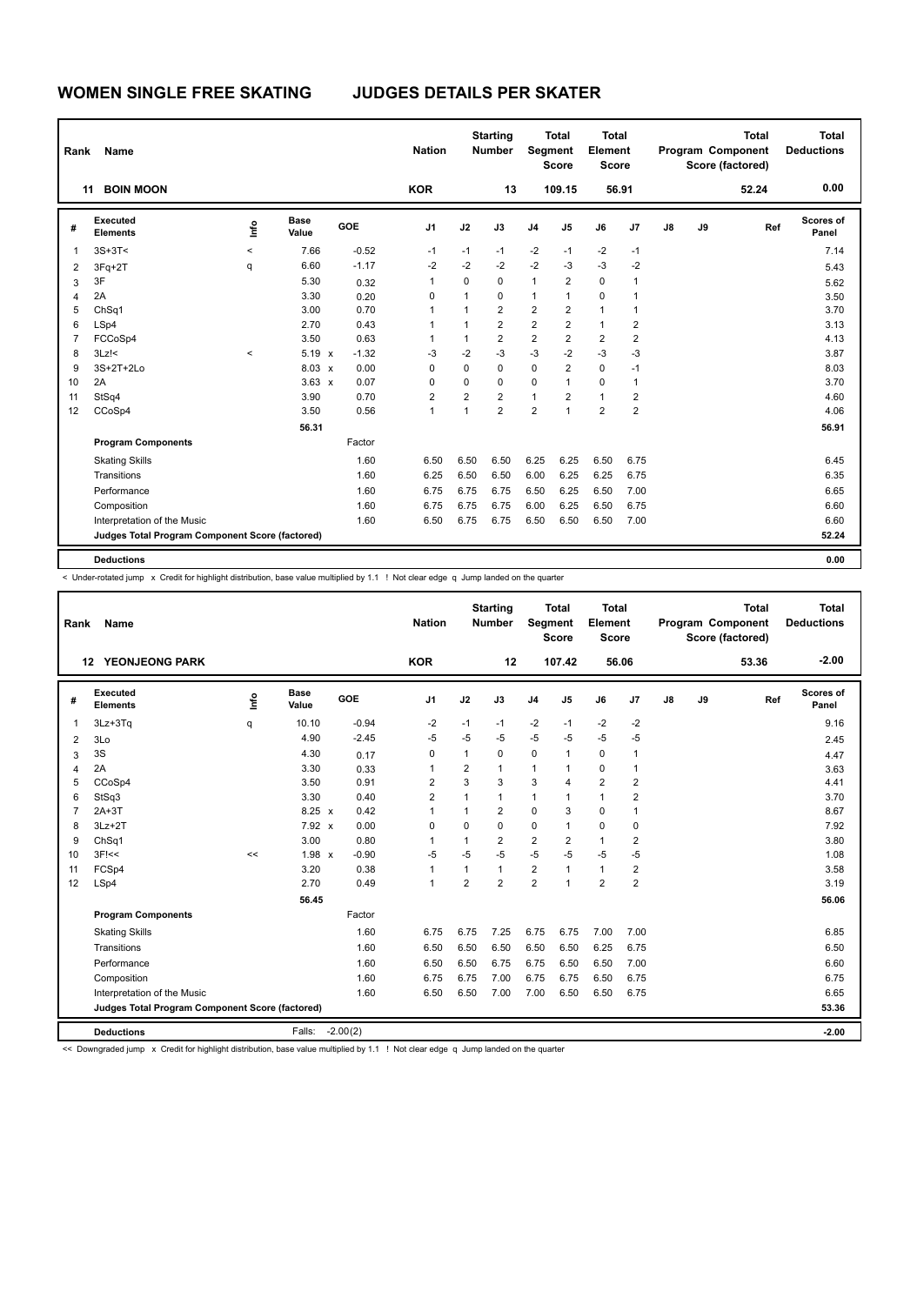| Rank           | <b>Name</b>                                     |      |                      |            | <b>Nation</b>  |                | <b>Starting</b><br><b>Number</b> | Segment                 | <b>Total</b><br><b>Score</b> | <b>Total</b><br>Element<br><b>Score</b> |                |    |    | <b>Total</b><br>Program Component<br>Score (factored) | <b>Total</b><br><b>Deductions</b> |
|----------------|-------------------------------------------------|------|----------------------|------------|----------------|----------------|----------------------------------|-------------------------|------------------------------|-----------------------------------------|----------------|----|----|-------------------------------------------------------|-----------------------------------|
|                | <b>SIWON LEE</b><br>13                          |      |                      |            | <b>KOR</b>     |                | 10                               |                         | 106.10                       |                                         | 53.42          |    |    | 53.68                                                 | $-1.00$                           |
| #              | Executed<br><b>Elements</b>                     | Life | <b>Base</b><br>Value | GOE        | J <sub>1</sub> | J2             | J3                               | J <sub>4</sub>          | J <sub>5</sub>               | J6                                      | J7             | J8 | J9 | Ref                                                   | Scores of<br>Panel                |
| $\mathbf 1$    | 3Lz                                             |      | 5.90                 | 0.83       | 1              | $\mathbf{1}$   | 2                                | $\overline{2}$          | $\overline{2}$               | $\mathbf{1}$                            | $\mathbf{1}$   |    |    |                                                       | 6.73                              |
| $\overline{2}$ | 3Lo                                             |      | 4.90                 | 0.00       | 0              | 0              | $\mathbf 0$                      | $\mathbf{1}$            | 0                            | $\mathbf 0$                             | $\mathbf 0$    |    |    |                                                       | 4.90                              |
| 3              | 3F                                              |      | 5.30                 | $-2.65$    | $-5$           | $-5$           | $-5$                             | $-5$                    | $-5$                         | $-5$                                    | $-5$           |    |    |                                                       | 2.65                              |
| $\overline{4}$ | 2A                                              |      | 3.30                 | 0.33       | 1              | $\overline{2}$ | $\mathbf{1}$                     | $\mathbf{1}$            | $\mathbf{1}$                 | $\mathbf 0$                             | 1              |    |    |                                                       | 3.63                              |
| 5              | FCSp4                                           |      | 3.20                 | 0.51       | $\overline{2}$ | $\mathbf{1}$   | $\overline{2}$                   | $\overline{2}$          | $\overline{2}$               | $\mathbf{1}$                            | $\mathbf{1}$   |    |    |                                                       | 3.71                              |
| 6              | ChSq1                                           |      | 3.00                 | 1.20       | $\overline{2}$ | 3              | $\overline{2}$                   | 3                       | 4                            | $\mathbf{1}$                            | $\overline{2}$ |    |    |                                                       | 4.20                              |
| $\overline{7}$ | 3T+2T+2Lo                                       |      | 7.92 x               | 0.25       | 1              | 1              | $\mathbf 0$                      | 1                       | $\overline{2}$               | $\mathbf 0$                             | $\mathbf 0$    |    |    |                                                       | 8.17                              |
| 8              | 1F                                              |      | $0.55 \times$        | 0.00       | $\Omega$       | $\Omega$       | $\Omega$                         | 0                       | $\Omega$                     | $\Omega$                                | 0              |    |    |                                                       | 0.55                              |
| 9              | $3T+2T$                                         |      | $6.05 \times$        | 0.25       | 0              | 1              | $\mathbf{1}$                     | 1                       | $\overline{2}$               | $\mathbf 0$                             | 0              |    |    |                                                       | 6.30                              |
| 10             | StSq4                                           |      | 3.90                 | 0.94       | 3              | 4              | 3                                | $\overline{2}$          | $\overline{2}$               | $\mathbf{1}$                            | 2              |    |    |                                                       | 4.84                              |
| 11             | CCoSp4                                          |      | 3.50                 | 1.05       | 3              | 3              | 3                                | 3                       | 3                            | $\overline{2}$                          | 3              |    |    |                                                       | 4.55                              |
| 12             | LSp4                                            |      | 2.70                 | 0.49       | 2              | 1              | $\overline{2}$                   | $\overline{\mathbf{c}}$ | 2                            | $\mathbf{1}$                            | $\overline{2}$ |    |    |                                                       | 3.19                              |
|                |                                                 |      | 50.22                |            |                |                |                                  |                         |                              |                                         |                |    |    |                                                       | 53.42                             |
|                | <b>Program Components</b>                       |      |                      | Factor     |                |                |                                  |                         |                              |                                         |                |    |    |                                                       |                                   |
|                | <b>Skating Skills</b>                           |      |                      | 1.60       | 6.75           | 7.00           | 7.25                             | 7.00                    | 6.50                         | 6.50                                    | 6.50           |    |    |                                                       | 6.75                              |
|                | Transitions                                     |      |                      | 1.60       | 6.50           | 7.00           | 6.75                             | 6.50                    | 6.25                         | 5.75                                    | 6.50           |    |    |                                                       | 6.50                              |
|                | Performance                                     |      |                      | 1.60       | 6.75           | 7.00           | 7.00                             | 7.00                    | 6.50                         | 6.25                                    | 6.75           |    |    |                                                       | 6.80                              |
|                | Composition                                     |      |                      | 1.60       | 7.00           | 7.25           | 7.00                             | 6.75                    | 6.50                         | 6.25                                    | 6.50           |    |    |                                                       | 6.75                              |
|                | Interpretation of the Music                     |      |                      | 1.60       | 6.75           | 7.25           | 7.00                             | 7.00                    | 6.50                         | 6.25                                    | 6.50           |    |    |                                                       | 6.75                              |
|                | Judges Total Program Component Score (factored) |      |                      |            |                |                |                                  |                         |                              |                                         |                |    |    |                                                       | 53.68                             |
|                | <b>Deductions</b>                               |      | Falls:               | $-1.00(1)$ |                |                |                                  |                         |                              |                                         |                |    |    |                                                       | $-1.00$                           |

| Rank           | Name                                            |                                  |                      |            | <b>Nation</b>  |                         | <b>Starting</b><br><b>Number</b> | Segment        | <b>Total</b><br><b>Score</b> | <b>Total</b><br>Element<br><b>Score</b> |              |               |    | <b>Total</b><br><b>Program Component</b><br>Score (factored) | <b>Total</b><br><b>Deductions</b> |
|----------------|-------------------------------------------------|----------------------------------|----------------------|------------|----------------|-------------------------|----------------------------------|----------------|------------------------------|-----------------------------------------|--------------|---------------|----|--------------------------------------------------------------|-----------------------------------|
|                | <b>14 HEESUE HAN</b>                            |                                  |                      |            | <b>KOR</b>     |                         | 14                               |                | 106.06                       |                                         | 56.26        |               |    | 50.80                                                        | $-1.00$                           |
| #              | Executed<br><b>Elements</b>                     | $\mathop{\mathsf{Int}}\nolimits$ | <b>Base</b><br>Value | GOE        | J <sub>1</sub> | J2                      | J3                               | J <sub>4</sub> | J5                           | J6                                      | J7           | $\mathsf{J}8$ | J9 | Ref                                                          | Scores of<br>Panel                |
| 1              | 3Lz+2T+2Lo                                      |                                  | 8.90                 | 0.12       | $\mathbf{1}$   | 0                       | 0                                | $\mathbf 0$    | 1                            | $\mathbf 0$                             | $\pmb{0}$    |               |    |                                                              | 9.02                              |
| 2              | $2A+3Tq$                                        | q                                | 7.50                 | $-2.10$    | $-5$           | $-5$                    | $-5$                             | $-5$           | $-5$                         | $-5$                                    | $-5$         |               |    |                                                              | 5.40                              |
| 3              | 3Lo                                             |                                  | 4.90                 | 0.00       | $\mathbf 0$    | $\Omega$                | $\Omega$                         | $\mathbf 0$    | 1                            | $\mathbf 0$                             | 0            |               |    |                                                              | 4.90                              |
| 4              | 2A                                              |                                  | 3.30                 | 0.33       | 1              | 1                       | $\mathbf{1}$                     | 0              | 2                            | $\mathbf{1}$                            | $\mathbf{1}$ |               |    |                                                              | 3.63                              |
| 5              | FCSp4                                           |                                  | 3.20                 | 0.51       | $\overline{2}$ | $\mathbf{1}$            | $\overline{2}$                   | $\overline{2}$ | $\overline{2}$               | $\mathbf{1}$                            | $\mathbf{1}$ |               |    |                                                              | 3.71                              |
| 6              | StSq4                                           |                                  | 3.90                 | 0.47       | $\overline{2}$ | $\mathbf{1}$            | $\overline{2}$                   | $\mathbf{1}$   | 1                            | $\mathbf{1}$                            | $\mathbf{1}$ |               |    |                                                              | 4.37                              |
| $\overline{7}$ | ChSq1                                           |                                  | 3.00                 | 0.70       | 1              | $\overline{\mathbf{c}}$ | 2                                | $\mathbf{1}$   | $\overline{\mathbf{c}}$      | $\mathbf{1}$                            | $\mathbf{1}$ |               |    |                                                              | 3.70                              |
| 8              | 3Lz<                                            | $\hat{}$                         | $5.19 \times$        | $-1.23$    | $-3$           | $-3$                    | $-2$                             | $-3$           | $-3$                         | $-2$                                    | $-2$         |               |    |                                                              | 3.96                              |
| 9              | 3Loq+2T                                         | q                                | 6.82 x               | $-1.86$    | $-4$           | $-2$                    | $-4$                             | $-4$           | $-5$                         | $-4$                                    | $-3$         |               |    |                                                              | 4.96                              |
| 10             | 3S                                              |                                  | $4.73 \times$        | 0.17       | $\mathbf{1}$   | $\Omega$                | 0                                | $\mathbf{1}$   | 1                            | 0                                       | $\mathbf 0$  |               |    |                                                              | 4.90                              |
| 11             | CCoSp4                                          |                                  | 3.50                 | 0.70       | $\overline{2}$ | $\overline{2}$          | $\overline{2}$                   | $\overline{2}$ | $\overline{2}$               | $\overline{2}$                          | $\mathbf{1}$ |               |    |                                                              | 4.20                              |
| 12             | LSp4                                            |                                  | 2.70                 | 0.81       | 3              | 3                       | 3                                | 3              | 3                            | $\overline{2}$                          | 3            |               |    |                                                              | 3.51                              |
|                |                                                 |                                  | 57.64                |            |                |                         |                                  |                |                              |                                         |              |               |    |                                                              | 56.26                             |
|                | <b>Program Components</b>                       |                                  |                      | Factor     |                |                         |                                  |                |                              |                                         |              |               |    |                                                              |                                   |
|                | <b>Skating Skills</b>                           |                                  |                      | 1.60       | 6.50           | 6.50                    | 7.00                             | 6.25           | 5.50                         | 6.25                                    | 6.50         |               |    |                                                              | 6.40                              |
|                | Transitions                                     |                                  |                      | 1.60       | 6.25           | 6.50                    | 6.75                             | 6.00           | 5.50                         | 6.00                                    | 6.00         |               |    |                                                              | 6.15                              |
|                | Performance                                     |                                  |                      | 1.60       | 6.25           | 6.50                    | 7.00                             | 6.50           | 5.25                         | 6.25                                    | 6.75         |               |    |                                                              | 6.45                              |
|                | Composition                                     |                                  |                      | 1.60       | 6.50           | 6.75                    | 7.25                             | 6.25           | 5.50                         | 6.25                                    | 6.25         |               |    |                                                              | 6.40                              |
|                | Interpretation of the Music                     |                                  |                      | 1.60       | 6.25           | 6.75                    | 7.00                             | 6.25           | 5.50                         | 6.25                                    | 6.25         |               |    |                                                              | 6.35                              |
|                | Judges Total Program Component Score (factored) |                                  |                      |            |                |                         |                                  |                |                              |                                         |              |               |    |                                                              | 50.80                             |
|                | <b>Deductions</b>                               |                                  | Falls:               | $-1.00(1)$ |                |                         |                                  |                |                              |                                         |              |               |    |                                                              | $-1.00$                           |

-<br>< Under-rotated jump x Credit for highlight distribution, base value multiplied by 1.1 q Jump landed on the quarter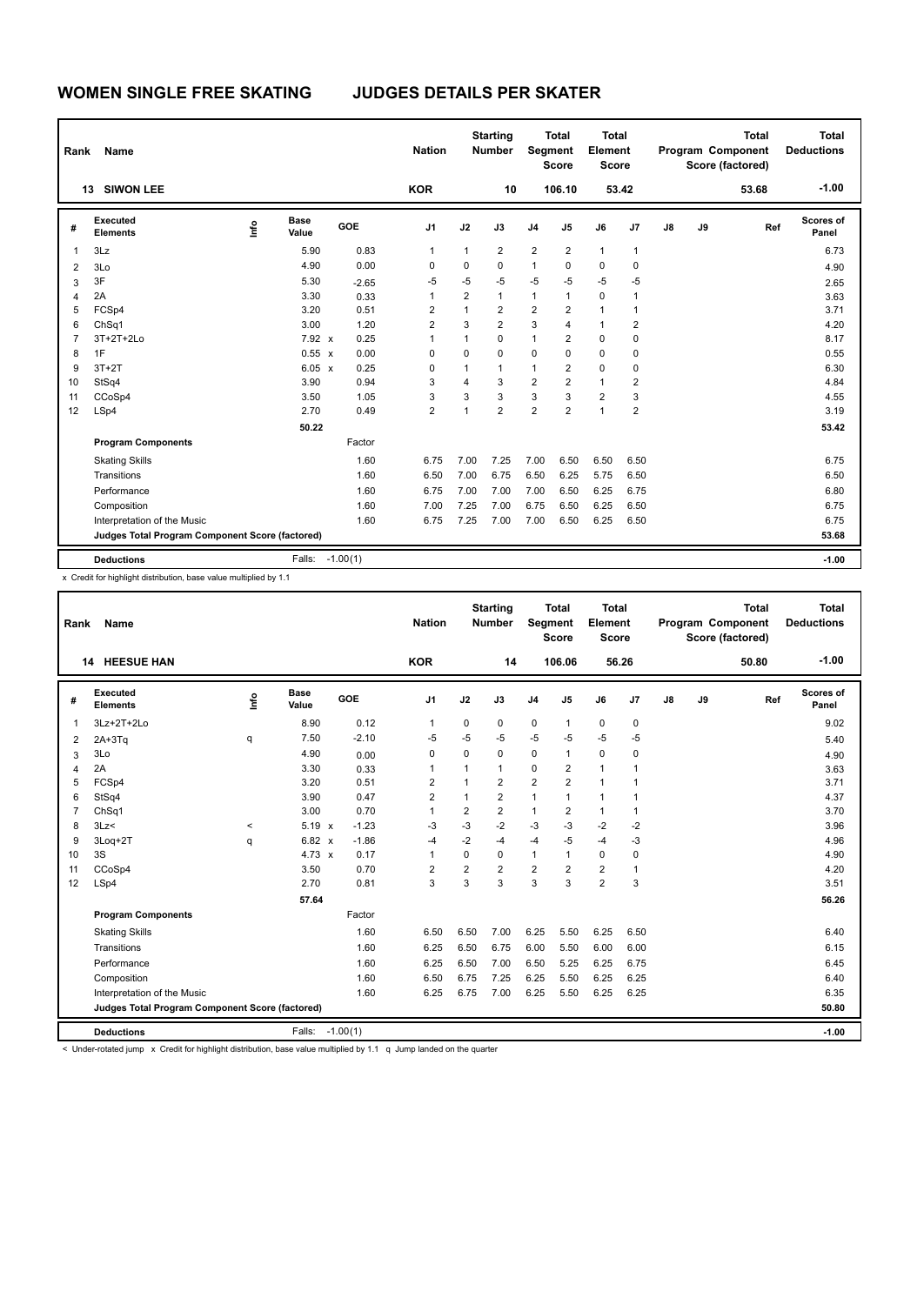| Rank           | Name                                            |         |                      |         | <b>Nation</b>  |                | <b>Starting</b><br><b>Number</b> | Segment        | <b>Total</b><br><b>Score</b> | <b>Total</b><br>Element<br><b>Score</b> |                |    |    | <b>Total</b><br>Program Component<br>Score (factored) | <b>Total</b><br><b>Deductions</b> |
|----------------|-------------------------------------------------|---------|----------------------|---------|----------------|----------------|----------------------------------|----------------|------------------------------|-----------------------------------------|----------------|----|----|-------------------------------------------------------|-----------------------------------|
| 15             | <b>EUNSOO KANG</b>                              |         |                      |         | <b>KOR</b>     |                | 5                                |                | 105.78                       | 60.10                                   |                |    |    | 45.68                                                 | 0.00                              |
| #              | Executed<br><b>Elements</b>                     | Info    | <b>Base</b><br>Value | GOE     | J <sub>1</sub> | J2             | J3                               | J <sub>4</sub> | J <sub>5</sub>               | J6                                      | J7             | J8 | J9 | Ref                                                   | Scores of<br>Panel                |
| 1              | $3Lz + 3T <$                                    | $\prec$ | 9.26                 | $-1.18$ | $-2$           | $-2$           | $-2$                             | $-2$           | $-2$                         | $-2$                                    | $-2$           |    |    |                                                       | 8.08                              |
| 2              | 3Lz                                             |         | 5.90                 | 0.83    | $\overline{2}$ | $\mathbf{1}$   | $\overline{2}$                   | $\mathbf{1}$   | $\overline{2}$               | $\mathbf 0$                             | 1              |    |    |                                                       | 6.73                              |
| 3              | $3F+2T$                                         |         | 6.60                 | 0.21    | $\overline{1}$ | 0              | $\mathbf{1}$                     | 0              | $\mathbf{1}$                 | 0                                       | 0              |    |    |                                                       | 6.81                              |
| $\overline{4}$ | FCCoSp3                                         |         | 3.00                 | 0.24    | 0              | 1              | $\mathbf{1}$                     | $\mathbf{1}$   | 2                            | $\mathbf{1}$                            | 0              |    |    |                                                       | 3.24                              |
| 5              | 2A+2T+2Lo                                       |         | 6.30                 | 0.00    | 0              | 0              | 0                                | 0              | $-1$                         | $\mathbf 0$                             | 0              |    |    |                                                       | 6.30                              |
| 6              | ChSq1                                           |         | 3.00                 | 0.50    | $\overline{1}$ | 1              | $\mathbf{1}$                     | 0              | $\overline{2}$               | $\mathbf{1}$                            |                |    |    |                                                       | 3.50                              |
| $\overline{7}$ | 3F                                              |         | $5.83 \times$        | 0.42    | 1              | $\Omega$       | $\mathbf{1}$                     | $\mathbf{1}$   | $\overline{2}$               | $\mathbf 0$                             |                |    |    |                                                       | 6.25                              |
| 8              | LSp4                                            |         | 2.70                 | 0.38    | $\overline{2}$ | $\mathbf{1}$   | $\overline{2}$                   | $\mathbf{1}$   | $\overline{2}$               | $\mathbf{1}$                            | 1              |    |    |                                                       | 3.08                              |
| 9              | StSq3                                           |         | 3.30                 | 0.26    | $\mathbf{1}$   | $\mathbf{1}$   | $\mathbf{1}$                     | 0              | 0                            | $\mathbf{1}$                            | 1              |    |    |                                                       | 3.56                              |
| 10             | 3S                                              |         | $4.73 \times$        | 0.00    | $\Omega$       | $\Omega$       | 0                                | 0              | $-1$                         | $\mathbf 0$                             | 0              |    |    |                                                       | 4.73                              |
| 11             | 2A                                              |         | $3.63 \times$        | 0.13    | $\overline{1}$ | 0              | $\Omega$                         | 0              | $\overline{1}$               | $\pmb{0}$                               | 1              |    |    |                                                       | 3.76                              |
| 12             | CCoSp4                                          |         | 3.50                 | 0.56    | $\overline{1}$ | $\overline{2}$ | $\mathbf{1}$                     | $\overline{2}$ | $\overline{2}$               | $\mathbf{1}$                            | $\overline{2}$ |    |    |                                                       | 4.06                              |
|                |                                                 |         | 57.75                |         |                |                |                                  |                |                              |                                         |                |    |    |                                                       | 60.10                             |
|                | <b>Program Components</b>                       |         |                      | Factor  |                |                |                                  |                |                              |                                         |                |    |    |                                                       |                                   |
|                | <b>Skating Skills</b>                           |         |                      | 1.60    | 6.00           | 6.00           | 6.00                             | 5.50           | 5.00                         | 5.75                                    | 6.00           |    |    |                                                       | 5.85                              |
|                | Transitions                                     |         |                      | 1.60    | 5.50           | 5.75           | 5.75                             | 5.25           | 5.00                         | 5.50                                    | 5.75           |    |    |                                                       | 5.55                              |
|                | Performance                                     |         |                      | 1.60    | 6.00           | 6.25           | 6.00                             | 5.25           | 5.25                         | 5.50                                    | 6.00           |    |    |                                                       | 5.75                              |
|                | Composition                                     |         |                      | 1.60    | 5.75           | 6.00           | 6.00                             | 5.50           | 5.00                         | 5.50                                    | 5.75           |    |    |                                                       | 5.70                              |
|                | Interpretation of the Music                     |         |                      | 1.60    | 5.50           | 6.00           | 6.00                             | 5.50           | 5.25                         | 5.50                                    | 6.00           |    |    |                                                       | 5.70                              |
|                | Judges Total Program Component Score (factored) |         |                      |         |                |                |                                  |                |                              |                                         |                |    |    |                                                       | 45.68                             |
|                | <b>Deductions</b>                               |         |                      |         |                |                |                                  |                |                              |                                         |                |    |    |                                                       | 0.00                              |

< Under-rotated jump x Credit for highlight distribution, base value multiplied by 1.1

| Rank           | <b>Name</b>                                     |       |                      |            | <b>Nation</b>           |                | <b>Starting</b><br><b>Number</b> | Segment        | <b>Total</b><br><b>Score</b> | Total<br>Element<br><b>Score</b> |                |               |    | <b>Total</b><br>Program Component<br>Score (factored) | <b>Total</b><br><b>Deductions</b> |
|----------------|-------------------------------------------------|-------|----------------------|------------|-------------------------|----------------|----------------------------------|----------------|------------------------------|----------------------------------|----------------|---------------|----|-------------------------------------------------------|-----------------------------------|
|                | <b>HANUL KIM</b><br>16                          |       |                      |            | <b>KOR</b>              |                | 9                                |                | 104.78                       | 54.26                            |                |               |    | 51.52                                                 | $-1.00$                           |
| #              | Executed<br><b>Elements</b>                     | lnfo  | <b>Base</b><br>Value | GOE        | J1                      | J2             | J3                               | J <sub>4</sub> | J5                           | J6                               | J7             | $\mathsf{J}8$ | J9 | Ref                                                   | Scores of<br>Panel                |
| $\mathbf{1}$   | $3Lz + 2T$                                      |       | 7.20                 | 0.59       | $\mathbf 0$             | 1              | 2                                | $\pmb{0}$      | $\overline{\mathbf{c}}$      | $\mathbf{1}$                     | $\mathbf{1}$   |               |    |                                                       | 7.79                              |
| 2              | $2A+3Tq$                                        | q     | 7.50                 | $-0.42$    | $-1$                    | $-1$           | $-1$                             | $-1$           | $\Omega$                     | $-2$                             | $-1$           |               |    |                                                       | 7.08                              |
| 3              | 3Fe<                                            | $\,<$ | 3.18                 | $-1.59$    | $-5$                    | $-5$           | $-5$                             | $-5$           | $-5$                         | $-5$                             | $-5$           |               |    |                                                       | 1.59                              |
| 4              | 2Lo                                             |       | 1.70                 | $-0.17$    | $-1$                    | $-1$           | $-1$                             | $-2$           | $\Omega$                     | $-1$                             | $-1$           |               |    |                                                       | 1.53                              |
| 5              | StSq3                                           |       | 3.30                 | 0.20       | $\mathbf{1}$            | 1              | 2                                | $\pmb{0}$      | $\Omega$                     | $\mathbf{1}$                     | 0              |               |    |                                                       | 3.50                              |
| 6              | 3Lz                                             |       | $6.49 \times$        | 0.24       | $\mathbf{1}$            | 1              | 0                                | 0              | $\mathbf{1}$                 | 0                                | $\mathbf 0$    |               |    |                                                       | 6.73                              |
| $\overline{7}$ | 3S                                              |       | $4.73 \times$        | $-0.52$    | $-1$                    | $-1$           | $-1$                             | $-1$           | $-2$                         | $-2$                             | $-1$           |               |    |                                                       | 4.21                              |
| 8              | 2A+2T+2Lo                                       |       | $6.93 \times$        | 0.07       | 0                       | 0              | 1                                | $\mathbf 0$    | $\overline{2}$               | $\mathbf 0$                      | $\mathbf 0$    |               |    |                                                       | 7.00                              |
| 9              | FSSp4                                           |       | 3.00                 | 0.24       | $\mathbf{1}$            | 1              | 0                                | $\mathbf 0$    | 1                            | $\overline{2}$                   | $\mathbf{1}$   |               |    |                                                       | 3.24                              |
| 10             | ChSq1                                           |       | 3.00                 | 1.20       | $\overline{2}$          | $\overline{2}$ | 3                                | 3              | 3                            | $\overline{2}$                   | $\overline{2}$ |               |    |                                                       | 4.20                              |
| 11             | CCoSp4                                          |       | 3.50                 | 0.70       | $\overline{\mathbf{c}}$ | 2              | 2                                | $\overline{2}$ | 3                            | $\overline{1}$                   | $\overline{2}$ |               |    |                                                       | 4.20                              |
| 12             | LSp4                                            |       | 2.70                 | 0.49       | $\overline{2}$          | $\overline{2}$ | $\overline{2}$                   | $\mathbf{1}$   | 3                            | $\overline{1}$                   | $\overline{2}$ |               |    |                                                       | 3.19                              |
|                |                                                 |       | 53.23                |            |                         |                |                                  |                |                              |                                  |                |               |    |                                                       | 54.26                             |
|                | <b>Program Components</b>                       |       |                      | Factor     |                         |                |                                  |                |                              |                                  |                |               |    |                                                       |                                   |
|                | <b>Skating Skills</b>                           |       |                      | 1.60       | 6.50                    | 6.75           | 6.75                             | 6.50           | 6.25                         | 6.75                             | 6.50           |               |    |                                                       | 6.60                              |
|                | Transitions                                     |       |                      | 1.60       | 6.25                    | 6.50           | 6.75                             | 6.00           | 5.75                         | 6.00                             | 6.50           |               |    |                                                       | 6.25                              |
|                | Performance                                     |       |                      | 1.60       | 6.75                    | 6.50           | 6.75                             | 6.25           | 6.00                         | 6.25                             | 6.25           |               |    |                                                       | 6.40                              |
|                | Composition                                     |       |                      | 1.60       | 6.50                    | 6.50           | 7.00                             | 6.50           | 6.50                         | 6.50                             | 6.25           |               |    |                                                       | 6.50                              |
|                | Interpretation of the Music                     |       |                      | 1.60       | 6.25                    | 6.75           | 7.00                             | 6.50           | 6.25                         | 6.25                             | 6.50           |               |    |                                                       | 6.45                              |
|                | Judges Total Program Component Score (factored) |       |                      |            |                         |                |                                  |                |                              |                                  |                |               |    |                                                       | 51.52                             |
|                | <b>Deductions</b>                               |       | Falls:               | $-1.00(1)$ |                         |                |                                  |                |                              |                                  |                |               |    |                                                       | $-1.00$                           |

-<br>< Under-rotated jump x Credit for highlight distribution, base value multiplied by 1.1 e Wrong edge q Jump landed on the quarter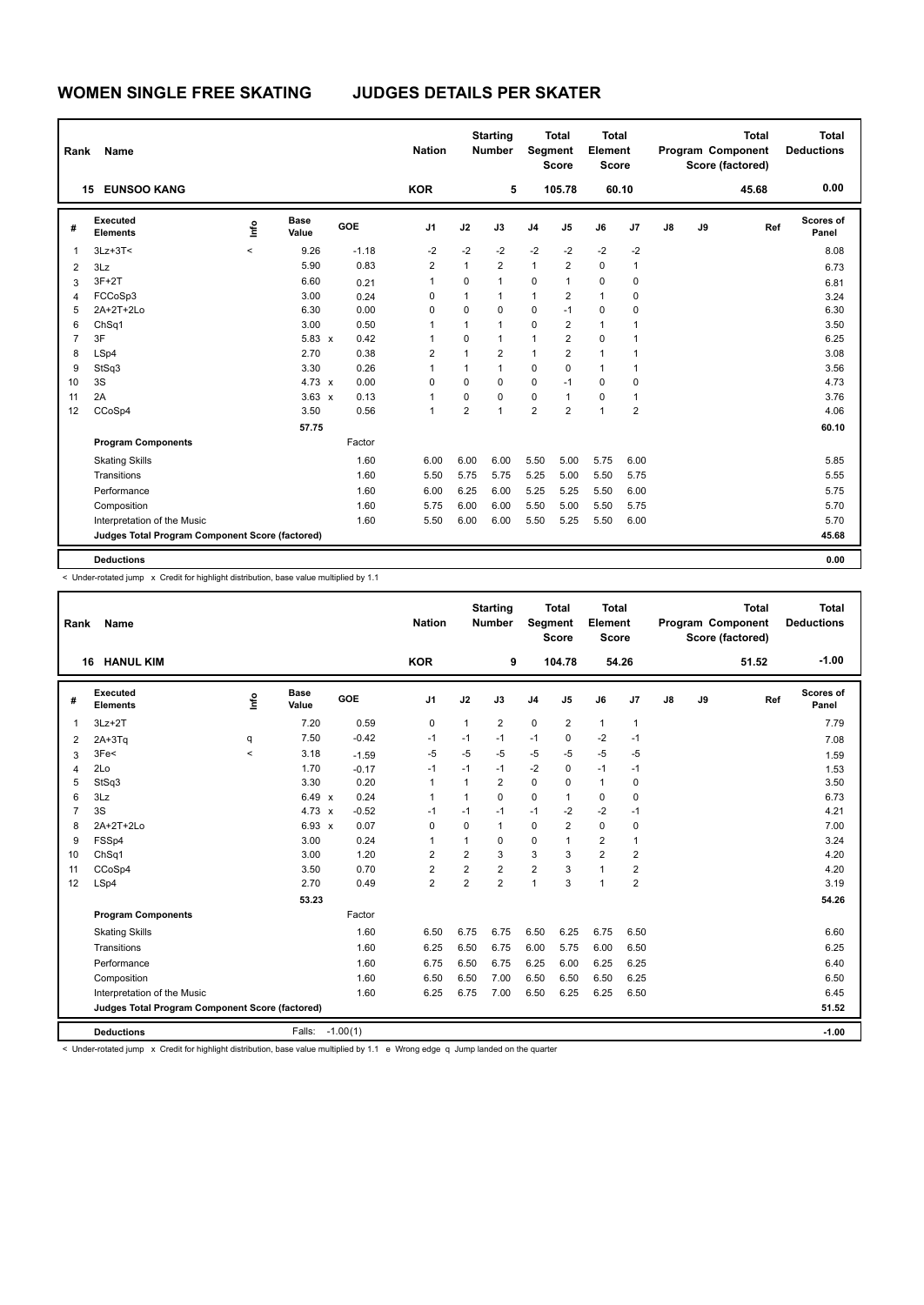| Rank           | Name                                            |      |                      |         | <b>Nation</b>  |                | <b>Starting</b><br><b>Number</b> | Segment                 | <b>Total</b><br><b>Score</b> | <b>Total</b><br>Element<br><b>Score</b> |             |    |    | <b>Total</b><br><b>Program Component</b><br>Score (factored) | <b>Total</b><br><b>Deductions</b> |
|----------------|-------------------------------------------------|------|----------------------|---------|----------------|----------------|----------------------------------|-------------------------|------------------------------|-----------------------------------------|-------------|----|----|--------------------------------------------------------------|-----------------------------------|
|                | <b>SIWOO SONG</b><br>17                         |      |                      |         | <b>KOR</b>     |                | 11                               |                         | 104.42                       |                                         | 58.42       |    |    | 46.00                                                        | 0.00                              |
| #              | Executed<br><b>Elements</b>                     | ١nfo | <b>Base</b><br>Value | GOE     | J <sub>1</sub> | J2             | J3                               | J <sub>4</sub>          | J <sub>5</sub>               | J6                                      | J7          | J8 | J9 | Ref                                                          | Scores of<br>Panel                |
| $\mathbf 1$    | 3Lz+2T+2Lo                                      |      | 8.90                 | 0.00    | 0              | 0              | 0                                | 0                       | $\mathbf{1}$                 | 0                                       | 0           |    |    |                                                              | 8.90                              |
| $\overline{2}$ | $3F+2Lo$                                        |      | 7.00                 | 0.00    | 0              | 0              | $\mathbf 0$                      | 0                       | $\mathbf{1}$                 | 0                                       | 0           |    |    |                                                              | 7.00                              |
| 3              | $3Lo+2T$                                        |      | 6.20                 | 0.00    | 0              | 0              | 0                                | 0                       | 0                            | $\mathbf 0$                             | 0           |    |    |                                                              | 6.20                              |
| $\overline{4}$ | FCSp4                                           |      | 3.20                 | 0.19    | 0              | $\mathbf{1}$   | $\mathbf{1}$                     | 1                       | 3                            | $\mathbf 0$                             | 0           |    |    |                                                              | 3.39                              |
| 5              | ChSq1                                           |      | 3.00                 | 0.50    | 1              | $\mathbf{1}$   | $\mathbf{1}$                     | $\mathbf{1}$            | 3                            | $\mathbf{1}$                            | 1           |    |    |                                                              | 3.50                              |
| 6              | 2A                                              |      | 3.30                 | 0.07    | 0              | 0              | $\mathbf{1}$                     | 0                       | $\overline{2}$               | $\mathbf 0$                             | 0           |    |    |                                                              | 3.37                              |
| $\overline{7}$ | 3Lz                                             |      | 6.49 x               | 0.12    | 0              | 0              | 0                                | $\mathbf{1}$            | 1                            | $\mathbf 0$                             | 0           |    |    |                                                              | 6.61                              |
| 8              | 3Lo                                             |      | 5.39 x               | 0.00    | 0              | 0              | 0                                | 0                       | $\overline{1}$               | $\mathbf 0$                             | 0           |    |    |                                                              | 5.39                              |
| 9              | LSp4                                            |      | 2.70                 | 0.38    | 1              | $\overline{2}$ | $\mathbf{1}$                     | $\overline{\mathbf{c}}$ | $\overline{2}$               | $\mathbf{1}$                            | 1           |    |    |                                                              | 3.08                              |
| 10             | StSq3                                           |      | 3.30                 | 0.53    | $\mathbf{1}$   | $\overline{2}$ | $\overline{2}$                   | 0                       | $\overline{2}$               | $\overline{2}$                          | $\mathbf 1$ |    |    |                                                              | 3.83                              |
| 11             | 2A                                              |      | $3.63 \times$        | $-0.33$ | $-1$           | $-1$           | $-1$                             | $-1$                    | $-1$                         | $-1$                                    | $\mathbf 0$ |    |    |                                                              | 3.30                              |
| 12             | CCoSp4                                          |      | 3.50                 | 0.35    | 1              | 1              | $\mathbf{1}$                     | $\mathbf{1}$            | $\overline{1}$               | $\mathbf{1}$                            | $\mathbf 1$ |    |    |                                                              | 3.85                              |
|                |                                                 |      | 56.61                |         |                |                |                                  |                         |                              |                                         |             |    |    |                                                              | 58.42                             |
|                | <b>Program Components</b>                       |      |                      | Factor  |                |                |                                  |                         |                              |                                         |             |    |    |                                                              |                                   |
|                | <b>Skating Skills</b>                           |      |                      | 1.60    | 5.75           | 6.50           | 6.00                             | 5.75                    | 5.50                         | 5.75                                    | 5.75        |    |    |                                                              | 5.80                              |
|                | Transitions                                     |      |                      | 1.60    | 5.50           | 6.25           | 5.75                             | 5.25                    | 5.25                         | 5.50                                    | 5.75        |    |    |                                                              | 5.55                              |
|                | Performance                                     |      |                      | 1.60    | 5.75           | 6.50           | 6.00                             | 5.50                    | 5.25                         | 5.75                                    | 6.25        |    |    |                                                              | 5.85                              |
|                | Composition                                     |      |                      | 1.60    | 5.50           | 6.50           | 6.00                             | 5.50                    | 5.50                         | 5.75                                    | 6.00        |    |    |                                                              | 5.75                              |
|                | Interpretation of the Music                     |      |                      | 1.60    | 5.50           | 6.50           | 6.00                             | 5.75                    | 5.50                         | 5.75                                    | 6.00        |    |    |                                                              | 5.80                              |
|                | Judges Total Program Component Score (factored) |      |                      |         |                |                |                                  |                         |                              |                                         |             |    |    |                                                              | 46.00                             |
|                | <b>Deductions</b>                               |      |                      |         |                |                |                                  |                         |                              |                                         |             |    |    |                                                              | 0.00                              |

| Rank           | Name                                            |      |                      |         | <b>Nation</b>  |                | <b>Starting</b><br><b>Number</b> | Segment        | <b>Total</b><br><b>Score</b> | Total<br>Element<br><b>Score</b> |                |    |    | <b>Total</b><br>Program Component<br>Score (factored) | <b>Total</b><br><b>Deductions</b> |
|----------------|-------------------------------------------------|------|----------------------|---------|----------------|----------------|----------------------------------|----------------|------------------------------|----------------------------------|----------------|----|----|-------------------------------------------------------|-----------------------------------|
|                | <b>18 SEOYOUNG KIM</b>                          |      |                      |         | <b>KOR</b>     |                | $\overline{7}$                   |                | 100.24                       |                                  | 53.84          |    |    | 46.40                                                 | 0.00                              |
| #              | Executed<br><b>Elements</b>                     | ١nfo | <b>Base</b><br>Value | GOE     | J <sub>1</sub> | J2             | J3                               | J <sub>4</sub> | J5                           | J6                               | J7             | J8 | J9 | Ref                                                   | Scores of<br>Panel                |
| 1              | $3Lz + 2T$                                      |      | 7.20                 | 0.24    | 0              | 0              | 1                                | $\mathbf 0$    | $\overline{2}$               | $\mathbf 0$                      | $\mathbf{1}$   |    |    |                                                       | 7.44                              |
| 2              | 3Lz                                             |      | 5.90                 | 0.59    | $\mathbf{1}$   | 1              | 1                                | $\mathbf{1}$   | $\overline{2}$               | $\mathbf 0$                      | 1              |    |    |                                                       | 6.49                              |
| 3              | $3S+2T$                                         |      | 5.60                 | 0.09    | 0              | 0              | $\Omega$                         | $\mathbf 0$    | $\overline{2}$               | $\mathbf 0$                      | $\mathbf{1}$   |    |    |                                                       | 5.69                              |
| 4              | FCSp4                                           |      | 3.20                 | 0.51    | 2              | 2              | 1                                | 1              | 3                            | $\mathbf{1}$                     | 2              |    |    |                                                       | 3.71                              |
| 5              | ChSq1                                           |      | 3.00                 | 0.90    | $\mathbf{1}$   | $\overline{2}$ | $\overline{2}$                   | $\overline{2}$ | 3                            | $\mathbf{1}$                     | $\overline{2}$ |    |    |                                                       | 3.90                              |
| 6              | 2A                                              |      | 3.30                 | 0.00    | $\Omega$       | $\Omega$       | $\Omega$                         | $\mathbf 0$    | 1                            | $\mathbf 0$                      | 0              |    |    |                                                       | 3.30                              |
| $\overline{7}$ | 3S                                              |      | $4.73 \times$        | 0.00    | $\Omega$       | $\Omega$       | 0                                | 0              | $\Omega$                     | 0                                | 0              |    |    |                                                       | 4.73                              |
| 8              | 2A                                              |      | $3.63 \times$        | 0.00    | 0              | 0              | 0                                | $\mathbf 0$    | 0                            | $\mathbf 0$                      | 0              |    |    |                                                       | 3.63                              |
| 9              | LSp4                                            |      | 2.70                 | 0.54    | $\overline{2}$ | $\overline{2}$ | $\overline{2}$                   | 2              | 3                            | $\mathbf{1}$                     | $\overline{2}$ |    |    |                                                       | 3.24                              |
| 10             | StSq3                                           |      | 3.30                 | 0.40    | $\overline{2}$ | 1              | $\overline{2}$                   | $\mathbf 0$    | $\overline{2}$               | $\mathbf 0$                      | 1              |    |    |                                                       | 3.70                              |
| 11             | 2Lz+1Eu+2S                                      |      | 4.29 $\times$        | $-0.34$ | $-2$           | $-2$           | $-2$                             | $-1$           | $-1$                         | $-1$                             | $-3$           |    |    |                                                       | 3.95                              |
| 12             | CCoSp4                                          |      | 3.50                 | 0.56    | 3              | $\overline{2}$ | $\overline{2}$                   | $\mathbf{1}$   | $\overline{2}$               | $\mathbf{1}$                     | $\mathbf{1}$   |    |    |                                                       | 4.06                              |
|                |                                                 |      | 50.35                |         |                |                |                                  |                |                              |                                  |                |    |    |                                                       | 53.84                             |
|                | <b>Program Components</b>                       |      |                      | Factor  |                |                |                                  |                |                              |                                  |                |    |    |                                                       |                                   |
|                | <b>Skating Skills</b>                           |      |                      | 1.60    | 6.25           | 6.00           | 6.00                             | 5.75           | 5.75                         | 6.00                             | 6.50           |    |    |                                                       | 6.00                              |
|                | Transitions                                     |      |                      | 1.60    | 5.75           | 5.50           | 5.75                             | 5.25           | 5.75                         | 5.25                             | 6.00           |    |    |                                                       | 5.60                              |
|                | Performance                                     |      |                      | 1.60    | 6.00           | 6.00           | 6.25                             | 5.50           | 6.00                         | 5.50                             | 6.00           |    |    |                                                       | 5.90                              |
|                | Composition                                     |      |                      | 1.60    | 5.75           | 5.75           | 6.00                             | 5.50           | 5.75                         | 5.50                             | 6.00           |    |    |                                                       | 5.75                              |
|                | Interpretation of the Music                     |      |                      | 1.60    | 5.75           | 5.50           | 6.00                             | 5.25           | 6.00                         | 5.50                             | 6.25           |    |    |                                                       | 5.75                              |
|                | Judges Total Program Component Score (factored) |      |                      |         |                |                |                                  |                |                              |                                  |                |    |    |                                                       | 46.40                             |
|                | <b>Deductions</b>                               |      |                      |         |                |                |                                  |                |                              |                                  |                |    |    |                                                       | 0.00                              |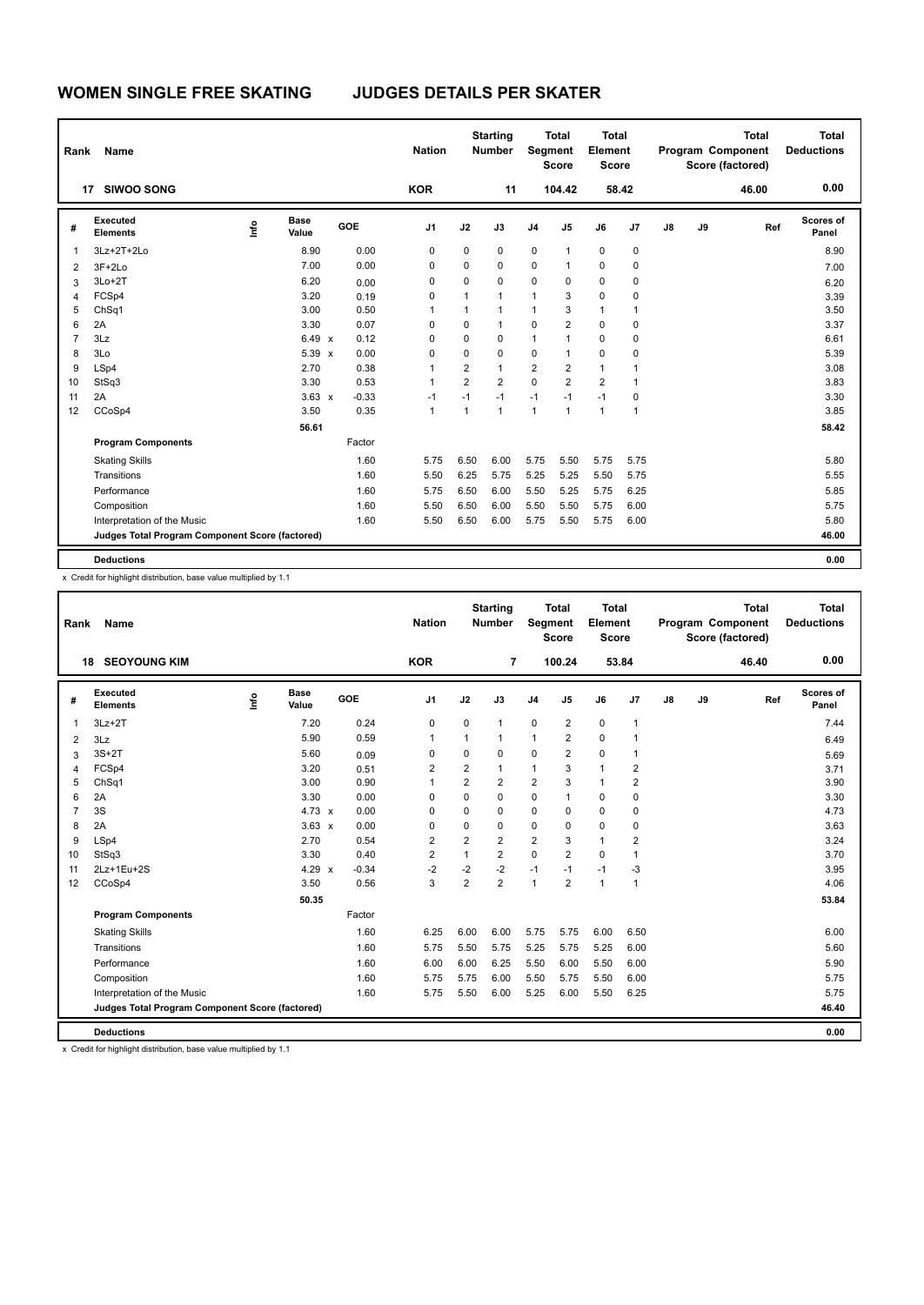| Rank           | Name                                            |      |                      |         | <b>Nation</b>  |                | <b>Starting</b><br><b>Number</b> | Segment        | <b>Total</b><br><b>Score</b> | <b>Total</b><br>Element<br><b>Score</b> |                |    |    | <b>Total</b><br><b>Program Component</b><br>Score (factored) | <b>Total</b><br><b>Deductions</b> |
|----------------|-------------------------------------------------|------|----------------------|---------|----------------|----------------|----------------------------------|----------------|------------------------------|-----------------------------------------|----------------|----|----|--------------------------------------------------------------|-----------------------------------|
|                | <b>SEUNGA HONG</b><br>19                        |      |                      |         | <b>KOR</b>     |                | 1                                |                | 98.49                        | 55.61                                   |                |    |    | 42.88                                                        | 0.00                              |
| #              | Executed<br><b>Elements</b>                     | ١nfo | <b>Base</b><br>Value | GOE     | J <sub>1</sub> | J2             | J3                               | J <sub>4</sub> | J <sub>5</sub>               | J6                                      | J7             | J8 | J9 | Ref                                                          | Scores of<br>Panel                |
| $\overline{1}$ | 3Lz                                             |      | 5.90                 | $-1.77$ | $-3$           | $-3$           | -3                               | $-3$           | $-3$                         | -3                                      | $-2$           |    |    |                                                              | 4.13                              |
| $\overline{2}$ | 3F                                              |      | 5.30                 | 0.11    | 0              | 0              | $\mathbf{1}$                     | 0              | $\overline{2}$               | $\pmb{0}$                               | $\mathbf 0$    |    |    |                                                              | 5.41                              |
| 3              | 3S+1Eu+2S                                       |      | 6.10                 | 0.00    | 0              | 0              | 0                                | 0              | 0                            | $\mathbf 0$                             | 0              |    |    |                                                              | 6.10                              |
| 4              | 2A                                              |      | 3.30                 | 0.00    | 0              | 0              | $\Omega$                         | 0              | $\Omega$                     | $\mathbf 0$                             | 1              |    |    |                                                              | 3.30                              |
| 5              | FCSp4                                           |      | 3.20                 | 0.19    | 0              | 0              | $\mathbf 0$                      | $\mathbf{1}$   | 1                            | $\mathbf{1}$                            | 1              |    |    |                                                              | 3.39                              |
| 6              | ChSq1                                           |      | 3.00                 | 0.30    | 0              | 0              | $\mathbf{1}$                     | 1              | $\overline{2}$               | $\mathbf 0$                             | 1              |    |    |                                                              | 3.30                              |
| $\overline{7}$ | $3Lz + 2T$                                      |      | 7.92 x               | 0.00    | 0              | 0              | 0                                | 0              | 0                            | $\mathbf 0$                             | $\mathbf 0$    |    |    |                                                              | 7.92                              |
| 8              | StSq4                                           |      | 3.90                 | 0.23    | 1              | 1              | 0                                | 1              | $\overline{2}$               | $\mathbf 0$                             | 0              |    |    |                                                              | 4.13                              |
| 9              | $3T+2T$                                         |      | 6.05 x               | 0.00    | $\Omega$       | 0              | $\Omega$                         | 0              | 0                            | $\Omega$                                | 0              |    |    |                                                              | 6.05                              |
| 10             | 3T                                              |      | 4.62 $\times$        | 0.00    | 0              | 0              | $\Omega$                         | 0              | $\mathbf{1}$                 | $\mathbf 0$                             | 0              |    |    |                                                              | 4.62                              |
| 11             | LSp4                                            |      | 2.70                 | 0.43    | $\overline{2}$ | 2              | $\mathbf{1}$                     | 1              | $\overline{2}$               | $\mathbf{1}$                            | $\overline{2}$ |    |    |                                                              | 3.13                              |
| 12             | CCoSp4                                          |      | 3.50                 | 0.63    | $\overline{2}$ | $\overline{2}$ | $\blacktriangleleft$             | $\overline{2}$ | $\overline{2}$               | $\mathbf{1}$                            | $\overline{2}$ |    |    |                                                              | 4.13                              |
|                |                                                 |      | 55.49                |         |                |                |                                  |                |                              |                                         |                |    |    |                                                              | 55.61                             |
|                | <b>Program Components</b>                       |      |                      | Factor  |                |                |                                  |                |                              |                                         |                |    |    |                                                              |                                   |
|                | <b>Skating Skills</b>                           |      |                      | 1.60    | 5.50           | 5.50           | 5.75                             | 5.25           | 5.50                         | 5.50                                    | 5.75           |    |    |                                                              | 5.55                              |
|                | Transitions                                     |      |                      | 1.60    | 5.00           | 5.25           | 5.50                             | 5.00           | 5.00                         | 5.00                                    | 5.25           |    |    |                                                              | 5.10                              |
|                | Performance                                     |      |                      | 1.60    | 5.50           | 5.50           | 5.75                             | 5.25           | 5.50                         | 5.25                                    | 5.50           |    |    |                                                              | 5.45                              |
|                | Composition                                     |      |                      | 1.60    | 5.25           | 5.50           | 5.50                             | 5.00           | 5.50                         | 5.25                                    | 5.50           |    |    |                                                              | 5.40                              |
|                | Interpretation of the Music                     |      |                      | 1.60    | 5.00           | 5.75           | 5.50                             | 5.25           | 5.00                         | 5.00                                    | 5.75           |    |    |                                                              | 5.30                              |
|                | Judges Total Program Component Score (factored) |      |                      |         |                |                |                                  |                |                              |                                         |                |    |    |                                                              | 42.88                             |
|                | <b>Deductions</b>                               |      |                      |         |                |                |                                  |                |                              |                                         |                |    |    |                                                              | 0.00                              |

| Rank           | Name                                            |      |                 |         | <b>Nation</b>  |                | <b>Starting</b><br><b>Number</b> |                | <b>Total</b><br>Segment<br><b>Score</b> | Total<br>Element<br>Score |                |    |    | <b>Total</b><br>Program Component<br>Score (factored) | <b>Total</b><br><b>Deductions</b> |
|----------------|-------------------------------------------------|------|-----------------|---------|----------------|----------------|----------------------------------|----------------|-----------------------------------------|---------------------------|----------------|----|----|-------------------------------------------------------|-----------------------------------|
|                | 20 YEAN JUNG                                    |      |                 |         | <b>KOR</b>     |                | 8                                |                | 97.69                                   |                           | 51.73          |    |    | 46.96                                                 | $-1.00$                           |
| #              | Executed<br><b>Elements</b>                     | lnfo | Base<br>Value   | GOE     | J1             | J2             | J3                               | J <sub>4</sub> | J5                                      | J6                        | J7             | J8 | J9 | Ref                                                   | <b>Scores of</b><br>Panel         |
| $\mathbf{1}$   | $3F+3T<<$                                       | <<   | 6.60            | $-1.59$ | $-3$           | $-3$           | $-3$                             | $-3$           | $-3$                                    | $-3$                      | $-3$           |    |    |                                                       | 5.01                              |
| 2              | 3Lz<<                                           | <<   | 2.10            | $-1.05$ | $-5$           | $-5$           | $-5$                             | $-5$           | $-5$                                    | $-5$                      | $-5$           |    |    |                                                       | 1.05                              |
| 3              | 3S                                              |      | 4.30            | 0.00    | 0              | 0              | 0                                | $\mathbf 0$    | 0                                       | $\mathbf 0$               | 0              |    |    |                                                       | 4.30                              |
| 4              | FCSp4                                           |      | 3.20            | 0.58    | 2              | $\overline{2}$ | 1                                | $\overline{2}$ | $\overline{2}$                          | $\overline{2}$            | 1              |    |    |                                                       | 3.78                              |
| 5              | ChSq1                                           |      | 3.00            | 0.60    | 1              | 1              | $\mathbf{1}$                     | $\overline{2}$ | $\overline{2}$                          | $\mathbf{1}$              | $\mathbf{1}$   |    |    |                                                       | 3.60                              |
| 6              | 3Lz!g+2T                                        | ı    | 7.20            | $-1.77$ | $-3$           | $-3$           | $-3$                             | $-3$           | $-3$                                    | $-3$                      | $-3$           |    |    |                                                       | 5.43                              |
| $\overline{7}$ | 2A+2T+2Lo                                       |      | $6.93 \times$   | 0.00    | $\Omega$       | $\Omega$       | 0                                | $\mathbf 0$    | $\mathbf{1}$                            | $\mathbf 0$               | 0              |    |    |                                                       | 6.93                              |
| 8              | 3F                                              |      | $5.83 \times$   | 0.11    | $\Omega$       | 0              | 0                                | $\mathbf{1}$   | 2                                       | $\mathbf 0$               | 0              |    |    |                                                       | 5.94                              |
| 9              | 2A                                              |      | $3.63 \times$   | 0.26    | 1              | 0              | 1                                | $\mathbf{1}$   | $\overline{2}$                          | $\mathbf 0$               | 1              |    |    |                                                       | 3.89                              |
| 10             | LSp4                                            |      | 2.70            | 0.38    | 1              | 1              | 1                                | $\overline{2}$ | 3                                       | $\mathbf{1}$              | $\overline{2}$ |    |    |                                                       | 3.08                              |
| 11             | StSq4                                           |      | 3.90            | 0.62    | 1              | $\overline{2}$ | $\overline{2}$                   | $\overline{2}$ | $\overline{2}$                          | $\mathbf{1}$              | $\mathbf{1}$   |    |    |                                                       | 4.52                              |
| 12             | CCoSp4                                          |      | 3.50            | 0.70    | $\overline{2}$ | $\overline{2}$ | $\overline{2}$                   | $\overline{2}$ | $\overline{2}$                          | $\mathbf{1}$              | $\overline{2}$ |    |    |                                                       | 4.20                              |
|                |                                                 |      | 52.89           |         |                |                |                                  |                |                                         |                           |                |    |    |                                                       | 51.73                             |
|                | <b>Program Components</b>                       |      |                 | Factor  |                |                |                                  |                |                                         |                           |                |    |    |                                                       |                                   |
|                | <b>Skating Skills</b>                           |      |                 | 1.60    | 6.00           | 6.25           | 6.25                             | 6.00           | 5.75                                    | 5.75                      | 5.75           |    |    |                                                       | 5.95                              |
|                | Transitions                                     |      |                 | 1.60    | 5.50           | 6.00           | 5.75                             | 5.50           | 5.75                                    | 5.25                      | 5.75           |    |    |                                                       | 5.65                              |
|                | Performance                                     |      |                 | 1.60    | 6.00           | 6.25           | 6.00                             | 6.00           | 5.75                                    | 5.75                      | 5.75           |    |    |                                                       | 5.90                              |
|                | Composition                                     |      |                 | 1.60    | 6.00           | 6.00           | 6.00                             | 5.75           | 6.00                                    | 5.75                      | 5.50           |    |    |                                                       | 5.90                              |
|                | Interpretation of the Music                     |      |                 | 1.60    | 5.75           | 6.25           | 6.00                             | 6.00           | 6.00                                    | 5.50                      | 6.00           |    |    |                                                       | 5.95                              |
|                | Judges Total Program Component Score (factored) |      |                 |         |                |                |                                  |                |                                         |                           |                |    |    |                                                       | 46.96                             |
|                | <b>Deductions</b>                               |      | Falls: -1.00(1) |         |                |                |                                  |                |                                         |                           |                |    |    |                                                       | $-1.00$                           |

<< Downgraded jump x Credit for highlight distribution, base value multiplied by 1.1 ! Not clear edge q Jump landed on the quarter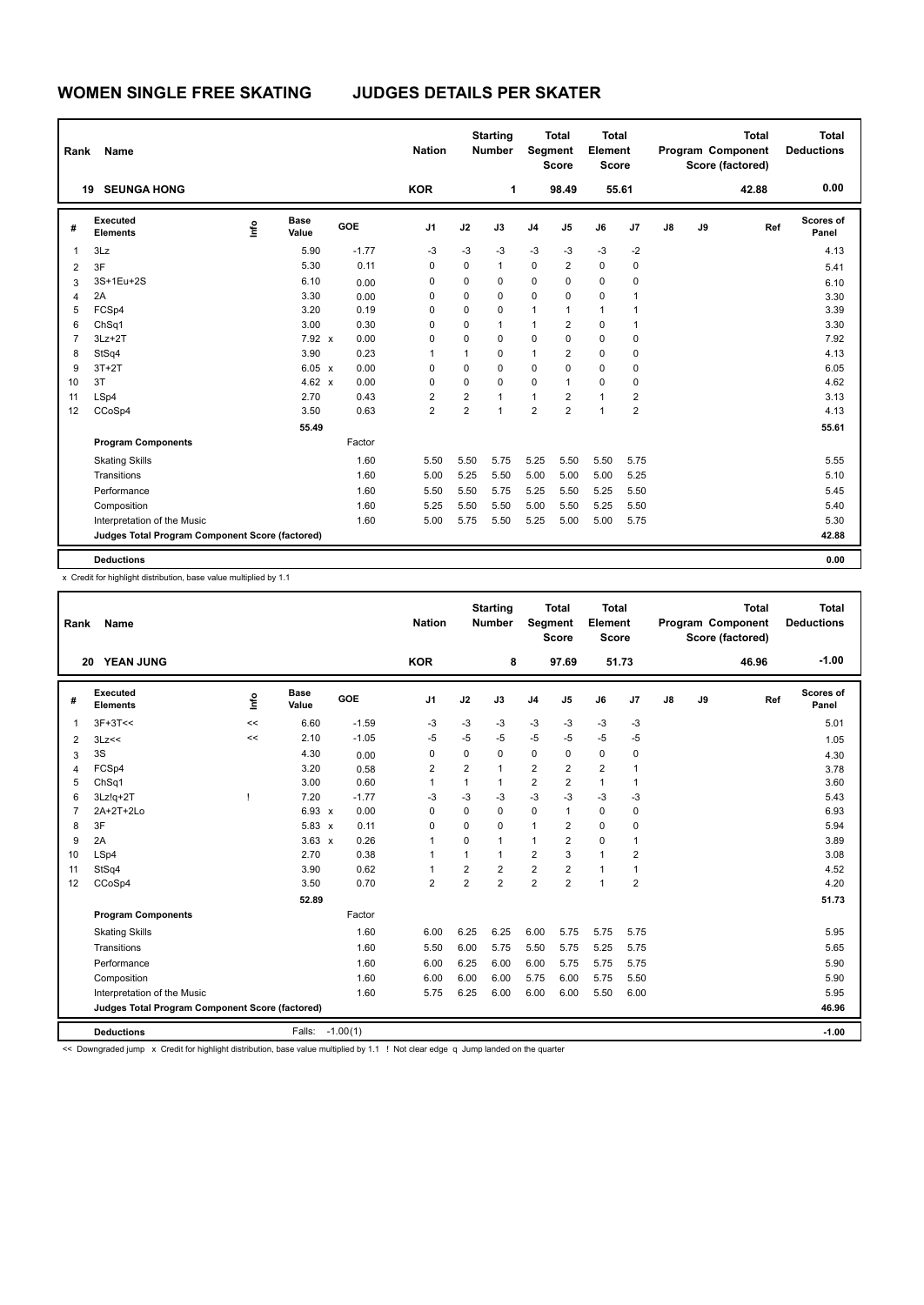| Rank           | <b>Name</b>                                     |      |                      |            | <b>Nation</b>  |              | <b>Starting</b><br><b>Number</b> |                | <b>Total</b><br>Segment<br><b>Score</b> | <b>Total</b><br>Element<br><b>Score</b> |                |    |    | <b>Total</b><br>Program Component<br>Score (factored) | <b>Total</b><br><b>Deductions</b> |
|----------------|-------------------------------------------------|------|----------------------|------------|----------------|--------------|----------------------------------|----------------|-----------------------------------------|-----------------------------------------|----------------|----|----|-------------------------------------------------------|-----------------------------------|
|                | <b>CHAEBIN HWANG</b><br>21                      |      |                      |            | <b>KOR</b>     |              | 4                                |                | 91.59                                   | 49.91                                   |                |    |    | 43.68                                                 | $-2.00$                           |
| #              | Executed<br><b>Elements</b>                     | lnfo | <b>Base</b><br>Value | GOE        | J <sub>1</sub> | J2           | J3                               | J <sub>4</sub> | J <sub>5</sub>                          | J6                                      | J <sub>7</sub> | J8 | J9 | Ref                                                   | Scores of<br>Panel                |
| $\mathbf 1$    | 3F                                              |      | 5.30                 | $-2.65$    | $-5$           | $-5$         | $-5$                             | $-5$           | $-5$                                    | $-5$                                    | $-5$           |    |    |                                                       | 2.65                              |
| $\overline{2}$ | $3T+2T$                                         |      | 5.50                 | 0.08       | 0              | 0            | $\mathbf 0$                      | 0              | $\mathbf{1}$                            | $\mathbf 0$                             | 1              |    |    |                                                       | 5.58                              |
| 3              | 2Lz                                             |      | 2.10                 | $-1.05$    | $-5$           | $-5$         | $-5$                             | $-5$           | $-5$                                    | $-5$                                    | $-5$           |    |    |                                                       | 1.05                              |
| $\overline{4}$ | 2A+1Eu+3S                                       |      | 8.10                 | 0.43       | 1              | 1            | $\mathbf{1}$                     | $\mathbf{1}$   | $\overline{2}$                          | $\mathbf 0$                             | 1              |    |    |                                                       | 8.53                              |
| 5              | FCSp4                                           |      | 3.20                 | 0.32       | 1              | $\mathbf{1}$ | $\mathbf{1}$                     | $\mathbf{1}$   | $\overline{1}$                          | $\mathbf{1}$                            | 1              |    |    |                                                       | 3.52                              |
| 6              | ChSq1                                           |      | 3.00                 | 0.40       | 1              | 0            | $\mathbf{1}$                     | 0              | $\overline{1}$                          | $\mathbf{1}$                            | 1              |    |    |                                                       | 3.40                              |
| $\overline{7}$ | $3S+2T$                                         |      | 6.16 x               | 0.00       | 0              | 0            | $\mathbf 0$                      | 0              | 1                                       | $\mathbf 0$                             | 0              |    |    |                                                       | 6.16                              |
| 8              | 3T                                              |      | 4.62 $\times$        | 0.25       | $\Omega$       | $\Omega$     | $\mathbf{1}$                     | 1              | $\overline{1}$                          | $\mathbf 0$                             | 1              |    |    |                                                       | 4.87                              |
| 9              | 2A                                              |      | $3.63 \times$        | 0.13       | 1              | 0            | $\Omega$                         | 1              | $\Omega$                                | $\Omega$                                | 1              |    |    |                                                       | 3.76                              |
| 10             | LSp4                                            |      | 2.70                 | 0.27       | 1              | $\Omega$     | $\mathbf{1}$                     | $\mathbf{1}$   | $\mathbf{1}$                            | $\mathbf{1}$                            | $\mathbf{1}$   |    |    |                                                       | 2.97                              |
| 11             | StSq3                                           |      | 3.30                 | 0.20       | 1              | 0            | $\overline{1}$                   | $\Omega$       | $\Omega$                                | $\mathbf{1}$                            | 1              |    |    |                                                       | 3.50                              |
| 12             | CCoSp4                                          |      | 3.50                 | 0.42       | 2              | 1            | $\overline{2}$                   | 1              | 0                                       | $\mathbf{1}$                            | $\overline{1}$ |    |    |                                                       | 3.92                              |
|                |                                                 |      | 51.11                |            |                |              |                                  |                |                                         |                                         |                |    |    |                                                       | 49.91                             |
|                | <b>Program Components</b>                       |      |                      | Factor     |                |              |                                  |                |                                         |                                         |                |    |    |                                                       |                                   |
|                | <b>Skating Skills</b>                           |      |                      | 1.60       | 5.50           | 6.00         | 5.75                             | 5.50           | 4.75                                    | 5.75                                    | 6.00           |    |    |                                                       | 5.70                              |
|                | Transitions                                     |      |                      | 1.60       | 5.25           | 5.75         | 5.25                             | 5.00           | 4.25                                    | 5.25                                    | 5.50           |    |    |                                                       | 5.25                              |
|                | Performance                                     |      |                      | 1.60       | 5.00           | 5.75         | 5.75                             | 5.25           | 4.50                                    | 5.50                                    | 5.75           |    |    |                                                       | 5.45                              |
|                | Composition                                     |      |                      | 1.60       | 5.25           | 5.50         | 5.50                             | 5.25           | 4.75                                    | 5.50                                    | 5.75           |    |    |                                                       | 5.40                              |
|                | Interpretation of the Music                     |      |                      | 1.60       | 5.25           | 5.75         | 5.50                             | 5.50           | 4.75                                    | 5.50                                    | 5.75           |    |    |                                                       | 5.50                              |
|                | Judges Total Program Component Score (factored) |      |                      |            |                |              |                                  |                |                                         |                                         |                |    |    |                                                       | 43.68                             |
|                | <b>Deductions</b>                               |      | Falls:               | $-2.00(2)$ |                |              |                                  |                |                                         |                                         |                |    |    |                                                       | $-2.00$                           |

| Rank           | Name                                            |             |                      |            | <b>Nation</b>  |                         | <b>Starting</b><br><b>Number</b> | Segment        | <b>Total</b><br><b>Score</b> | Total<br>Element<br><b>Score</b> |                |               |    | <b>Total</b><br>Program Component<br>Score (factored) | <b>Total</b><br><b>Deductions</b> |
|----------------|-------------------------------------------------|-------------|----------------------|------------|----------------|-------------------------|----------------------------------|----------------|------------------------------|----------------------------------|----------------|---------------|----|-------------------------------------------------------|-----------------------------------|
|                | JI WON MO<br>22                                 |             |                      |            | <b>KOR</b>     |                         | 6                                |                | 88.39                        |                                  | 42.83          |               |    | 46.56                                                 | $-1.00$                           |
| #              | Executed<br><b>Elements</b>                     | <b>Info</b> | <b>Base</b><br>Value | GOE        | J <sub>1</sub> | J2                      | J3                               | J <sub>4</sub> | J <sub>5</sub>               | J6                               | J7             | $\mathsf{J}8$ | J9 | Ref                                                   | <b>Scores of</b><br>Panel         |
| 1              | $3T+2T$                                         |             | 5.50                 | 0.17       | $\mathbf 0$    | 0                       | 0                                | $\mathbf{1}$   | 1                            | $\pmb{0}$                        | $\mathbf{1}$   |               |    |                                                       | 5.67                              |
| 2              | 2F                                              |             | 1.80                 | 0.18       | 0              | $\mathbf{1}$            | $\overline{2}$                   | 2              | $\mathbf{1}$                 | $\mathbf 0$                      | $\mathbf{1}$   |               |    |                                                       | 1.98                              |
| 3              | 2A                                              |             | 3.30                 | $-0.20$    | -1             | $-1$                    | $\Omega$                         | $\mathbf 0$    | 0                            | $-1$                             | $-1$           |               |    |                                                       | 3.10                              |
| 4              | $3S+2T$                                         |             | 5.60                 | $-0.43$    | $-1$           | $-1$                    | $-1$                             | $-1$           | $-1$                         | $-1$                             | $-1$           |               |    |                                                       | 5.17                              |
| 5              | LSp4                                            |             | 2.70                 | 0.49       | 2              | 3                       | $\overline{2}$                   | $\overline{2}$ | 2                            | $\mathbf{1}$                     | $\mathbf{1}$   |               |    |                                                       | 3.19                              |
| 6              | 3T<                                             | $\prec$     | 3.36                 | $-1.68$    | $-5$           | $-5$                    | $-5$                             | $-5$           | $-5$                         | $-5$                             | $-5$           |               |    |                                                       | 1.68                              |
| $\overline{7}$ | 2Lz+1Eu+2S                                      |             | $4.29 \times$        | 0.08       | $\Omega$       | 1                       | $\Omega$                         | $\mathbf{1}$   | 1                            | $\mathbf 0$                      | $\mathbf 0$    |               |    |                                                       | 4.37                              |
| 8              | Ch <sub>Sq1</sub>                               |             | 3.00                 | 0.60       | $\mathbf{1}$   | $\overline{2}$          | 1                                | $\mathbf{1}$   | $\overline{2}$               | $\Omega$                         | 1              |               |    |                                                       | 3.60                              |
| 9              | 2Lz                                             |             | 2.31 x               | 0.21       | $\mathbf{1}$   | 1                       | 1                                | 1              | $\overline{2}$               | $\mathbf 0$                      | 1              |               |    |                                                       | 2.52                              |
| 10             | StSq3                                           |             | 3.30                 | 0.40       | $\mathbf{1}$   | $\overline{\mathbf{c}}$ | $\mathbf{1}$                     | $\mathbf{1}$   | $\overline{2}$               | $\mathbf{1}$                     | 1              |               |    |                                                       | 3.70                              |
| 11             | FCSp4                                           |             | 3.20                 | 0.38       | $\overline{2}$ | $\overline{2}$          | 1                                | 1              | 1                            | $\mathbf{1}$                     | $\mathbf 1$    |               |    |                                                       | 3.58                              |
| 12             | CCoSp4                                          |             | 3.50                 | 0.77       | 3              | 3                       | $\overline{2}$                   | $\overline{2}$ | $\overline{2}$               | $\Omega$                         | $\overline{2}$ |               |    |                                                       | 4.27                              |
|                |                                                 |             | 41.86                |            |                |                         |                                  |                |                              |                                  |                |               |    |                                                       | 42.83                             |
|                | <b>Program Components</b>                       |             |                      | Factor     |                |                         |                                  |                |                              |                                  |                |               |    |                                                       |                                   |
|                | <b>Skating Skills</b>                           |             |                      | 1.60       | 5.75           | 6.00                    | 6.00                             | 6.00           | 6.00                         | 6.00                             | 6.00           |               |    |                                                       | 6.00                              |
|                | Transitions                                     |             |                      | 1.60       | 5.75           | 5.75                    | 5.50                             | 5.50           | 5.50                         | 5.50                             | 5.75           |               |    |                                                       | 5.60                              |
|                | Performance                                     |             |                      | 1.60       | 5.50           | 5.75                    | 5.75                             | 6.00           | 5.50                         | 5.50                             | 6.25           |               |    |                                                       | 5.70                              |
|                | Composition                                     |             |                      | 1.60       | 5.75           | 5.75                    | 6.00                             | 6.25           | 5.75                         | 5.75                             | 6.00           |               |    |                                                       | 5.85                              |
|                | Interpretation of the Music                     |             |                      | 1.60       | 5.75           | 6.00                    | 6.00                             | 6.25           | 6.00                         | 5.50                             | 6.00           |               |    |                                                       | 5.95                              |
|                | Judges Total Program Component Score (factored) |             |                      |            |                |                         |                                  |                |                              |                                  |                |               |    |                                                       | 46.56                             |
|                | <b>Deductions</b>                               |             | Falls:               | $-1.00(1)$ |                |                         |                                  |                |                              |                                  |                |               |    |                                                       | $-1.00$                           |

-<br>< Under-rotated jump x Credit for highlight distribution, base value multiplied by 1.1